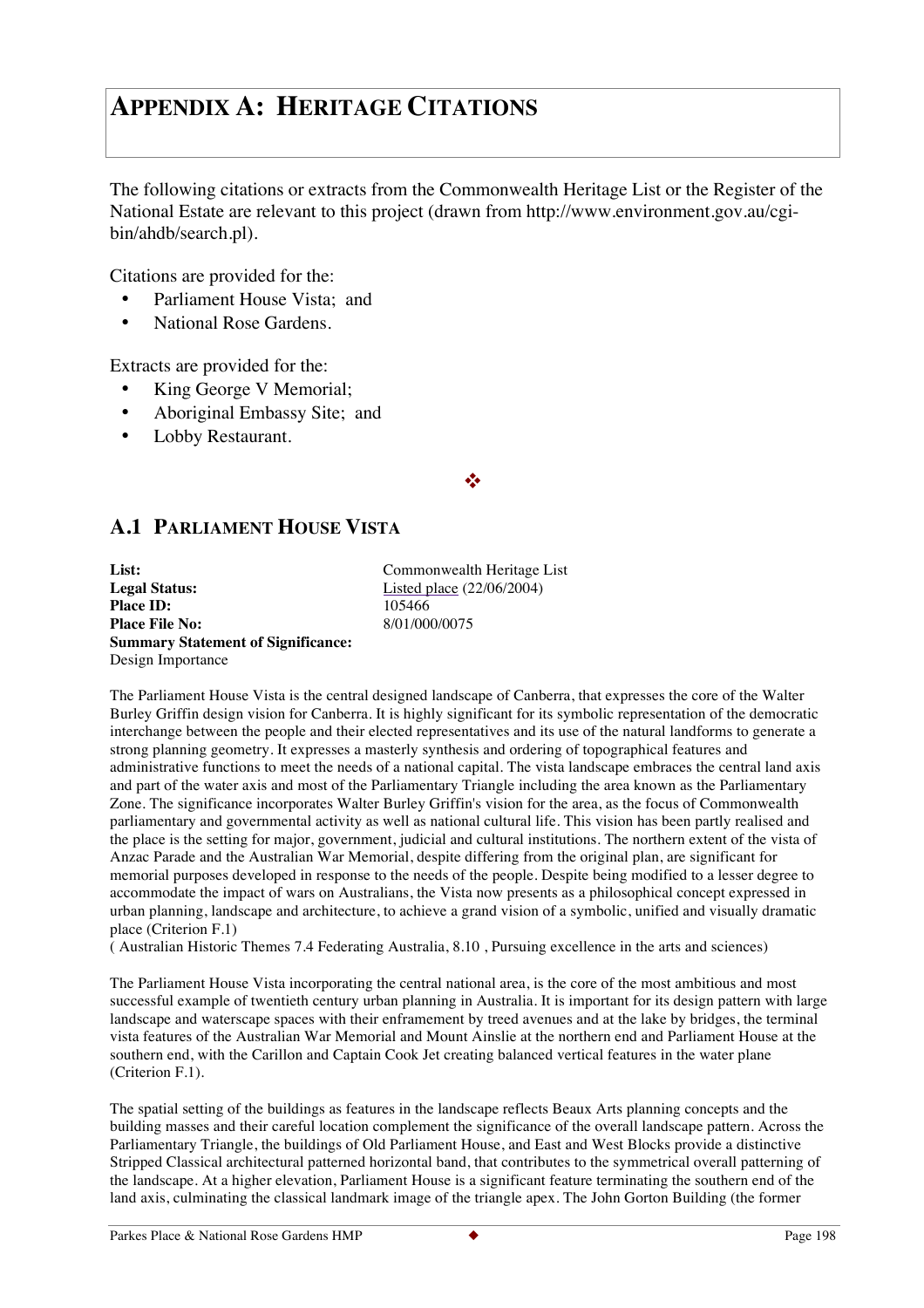Administrative Building) and the Treasury Building balance the composition on King George Terrace while at the Lake edge the post-war architecture of the National Library of Australia and the High Court - National Gallery Precinct are prominent modern architectural forms and have a significant historical layering effect. The Portal Buildings provide balanced building massing at the southern end of Anzac Parade (Criterion F.1).

Avenues of trees along the terraces, roads and pathways of deciduous, pine, and eucalypt species provide colour, character, and contrast, emphasising the significance of the formal symmetrical design. Lombardy Poplars in groups of four, form sentinels at key locations. Water fountains, and statues also reinforce the significance of the total design pattern of the place. On the northern expanse of the vista the landscape pattern is the wide sweeping avenue space emphasised by red scoria gravel in the central strip and edged by large Blue Gums (Criterion F.1).

The vista landscape is significant for its richness of features. Many places in the Vista area have individual heritage significance for their architectural design and historic importance. These include Old Parliament House and Curtilage, East Block Government Offices, West Block and the Dugout, John Gorton Building, the National Library of Australia, the High Court of Australia, the National Gallery of Australia, Blundells Farmhouse, Slab Outbuildings and Surrounds, the Australian War Memorial, the Portal Buildings, The High Court - National Gallery Precinct, the Carillon, and King George V Memorial (Criteria F.1 and A3).

Within the area are important parklands and gardens enhancing the significance of the landscape setting. These include the Gardens of Old Parliament House (the former Senate and House of Representative Gardens), important for expressing their history in plantings, sports facilities, modest features and layout pattern. Also important is the Sculpture Garden of the National Gallery, a significant native style garden, and the National Rose Gardens. Commonwealth Park, the Peace Park, the Lakeshore Promenade and Kings Park are important landscapes for their design and popular use (Criteria F.1 and A3.)

Adding to the richness of the place is the manner in which Griffin's vision of democracy has also been emphasised, as places within the area have become identified with political protest actions by people, as exemplified in the significant Aboriginal Embassy site (Criteria F.1 and A3).

#### Historic Importance

The central national area of Canberra is strongly associated with the history of politics and government in Australia and the development of Canberra as the Australian National Capital. It is significant as the home of the Commonwealth Parliament, the focus of the Federal Government since 1927, initially in the Old Parliament House and from 1988 in the new Parliament House. The various government buildings in the area reinforce the association with Australian government and political history, including East and West Blocks, the Administrative Building, the Treasury Building and the High Court. The latter, being set apart from Parliament House but facing it is symbolic of the judicial role of the High Court as a physical representation of the separation of powers (Criterion A.4, Australian Historic Themes: 7.2 Developing institutions of self-government and democracy).

The central national area has strong links with the planning and development of Canberra as the Australian Capital. The relocation of Parliament to Canberra and the central national area in 1927 was the focus of an intense period of development of the new city and gave purpose to Canberra as the Nation's Capital. Over time this association has been reinforced by the construction of major government buildings in the area, such as the Treasury Building, the Administration Building (now John Gorton Building), the Portal Buildings and latterly the new Parliament House, as well as the construction of major cultural institutions. The area as intended has become the focus of Commonwealth parliamentary and governmental activity as well as, to some extent, national cultural life. (Criterion A.4) (Australian Historic Themes: 4.1 Planning urban settlement, 7.2 Developing institutions of selfgovernment and democracy, 7.3 Federating Australia).

The area has been associated since 1941 with the development of Australian cultural life and national identity through the presence of such institutions as the Australian War Memorial, the National Gallery of Australia, the National Science and Technology Centre and the National Library of Australia. The national cultural institutions reinforce the national character of the area and are an important symbolic group in Australia's national cultural life. The Australian War Memorial and Anzac Parade memorials and, to a lesser extent, the other memorials have and continue to play a very important role in fostering aspects of national identity, in particular the Australian War Memorial through its role as a National Shrine for all Australians (Criterion A.4, Australian Historic Themes 8.8 Remembering the Fallen).

## Social Importance

The area has strong and special associations with the broad Australian community because of its social values as a symbol of Australia and Federal Government. The values have developed over many years since Canberra's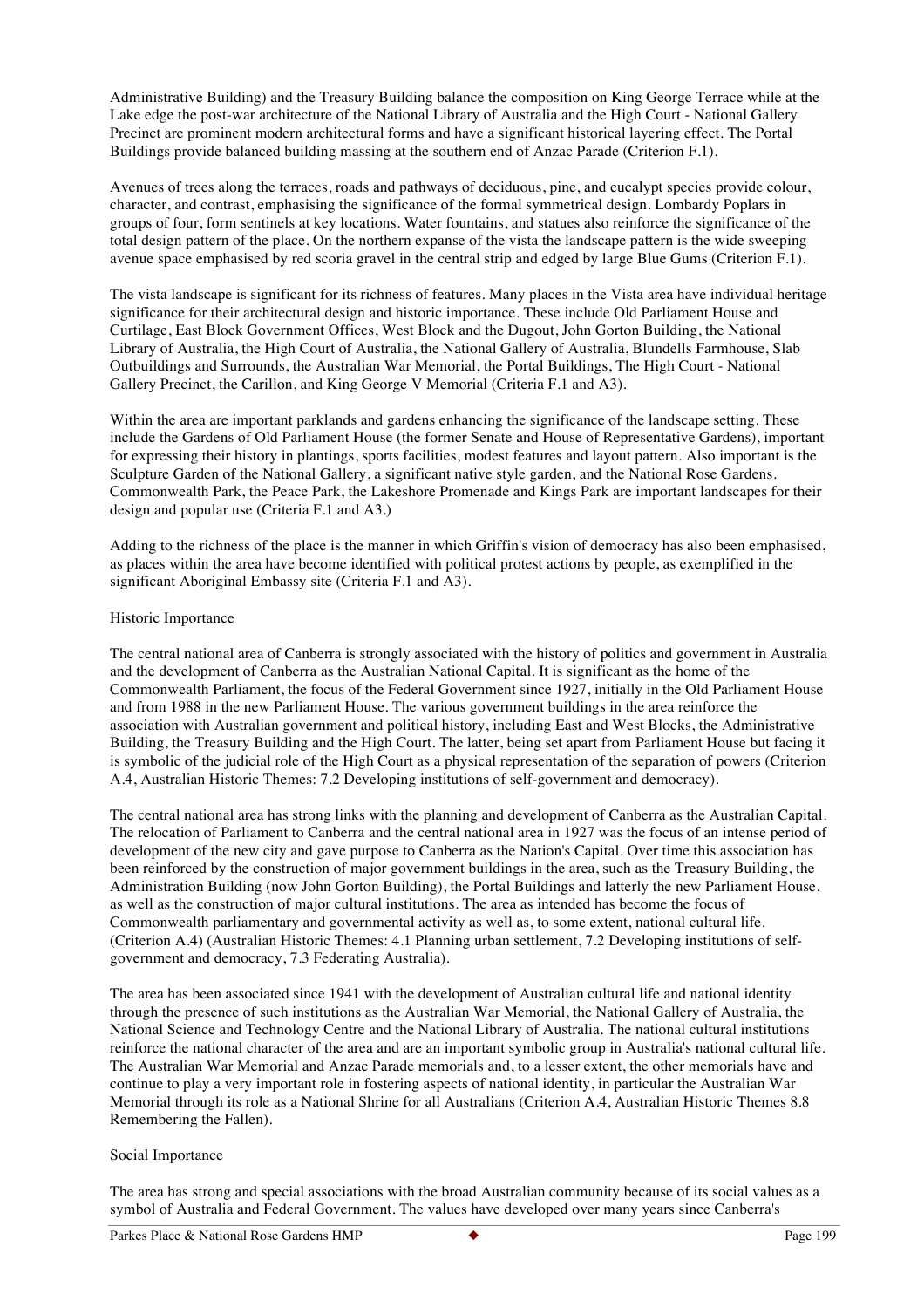creation and the relocation of the Parliament in 1927 gave them a special focus. The special association is reflected in the use of the area as the location for national memorials, the number of tourists who have and continue to visit the area, the media portrayal of Canberra and federal politics and the continuing use of the area as the venue for occasional ceremonies and political protests by sections of the community. Memorial features include sculptures, plaques, commemorative trees, water features and gardens. The collection of sculptures, associated art and design which comprise the Anzac Parade Memorials, give expression to key aspects of the history of Australia's armed forces and Australia's war involvement, and possess high social value (Criterion G.1, Australian Historic Themes 8.8 Remembering the fallen, 8.9 Commemorating significant events and people).

The special association for the community is also the use of the area by people demonstrating against government decisions. The central national area, particularly Parkes Place in front of Old Parliament House, has been used for countless demonstrations (Criterion G.1).

The landscape spaces are important for social activities of visitors and Canberra residents and these include Canberra festivals, water events, national events and parades such as Anzac Day Parade and the Dawn Service, and other commemorative services (Criterion G.1).

#### Aesthetic Value

The place has high aesthetic significance due to the visual impact of the extensive open sweeping vista along the land axis that can be experienced in two directions, the designed axes set within natural features of forested hills, patterns and textures of architectural massing accentuated by planned open spaces, water planes and tree plantings that are arranged across the area. The vista is significant for its visual drama with its ability to engage viewers in the visual perspective of the sweeping vista to the terminal features. The aesthetic significance is also a result of the large scale qualities of the axes, including the open green spaces, combined with patterns and symmetrical characteristics of the road networks and numerous designed smaller attributes. These include the rose gardens, the Old Parliament House Gardens, Commonwealth Park, the street tree plantings, the lake-land interface and the Sculpture Garden of the National Gallery, and many intimate spaces rich in texture, colour, fragrance and in some cases, art works and water features (Criterion E1).

#### Associational Value

The central national area has a special association with its designer, Walter Burley Griffin. Griffin is an important figure in Australia's cultural history for his overall design of Canberra as the Nation's Capital. The special association between the central national area and Griffin results from the area being the centrepiece of the planning geometry for Canberra and perhaps the only part of his Canberra plan to survive relatively intact. The area has a strong association with Marion Mahoney Griffin who prepared the perspective drawings of the Vista. The Vista area has a strong association with numerous architects and planners, in particular John Smith Murdoch, Chief architect of the Commonwealth Government, and Thomas Charles Weston, Superintendent of Parks, Gardens and Afforestation in Canberra, and notable planners of the National Capital Development Commission such as Sir John Overall, Peter Harrison and Paul Reid (Criterion H.1).

## **Official Values:**

#### **Criterion: A Processes**

The central national area of Canberra is strongly associated with the history of politics and government in Australia and the development of Canberra as the Australian National Capital. It is significant as the home of the Commonwealth Parliament, the focus of the Federal Government since 1927, initially in the Old Parliament House and from 1988 in the new Parliament House. The various government buildings in the area reinforce the association with Australian government and political history, including East and West Blocks, the Administrative Building, the Treasury Building and the High Court. The latter, being set apart from Parliament House but facing it is symbolic of the judicial role of the High Court as a physical representation of the separation of powers.

The central national area has strong links with the planning and development of Canberra as the Australian Capital. The relocation of Parliament to Canberra and the central national area in 1927 was the focus of an intense period of development of the new city and gave purpose to Canberra as the Nation's Capital. Over time this association has been reinforced by the construction of major government buildings in the area, such as the Treasury Building, the Administration Building (now John Gorton Building), the Portal Buildings and latterly the new Parliament House, as well as the construction of major cultural institutions. The area as intended has become the focus of Commonwealth parliamentary and governmental activity as well as, to some extent, national cultural life.

The area has been associated since 1941 with the development of Australian cultural life and national identity through the presence of such institutions as the Australian War Memorial, the National Gallery of Australia, the National Science and Technology Centre and the National Library of Australia. The national cultural institutions reinforce the national character of the area and are an important symbolic group in Australia's national cultural life. The Australian War Memorial and Anzac Parade memorials and, to a lesser extent, the other memorials have and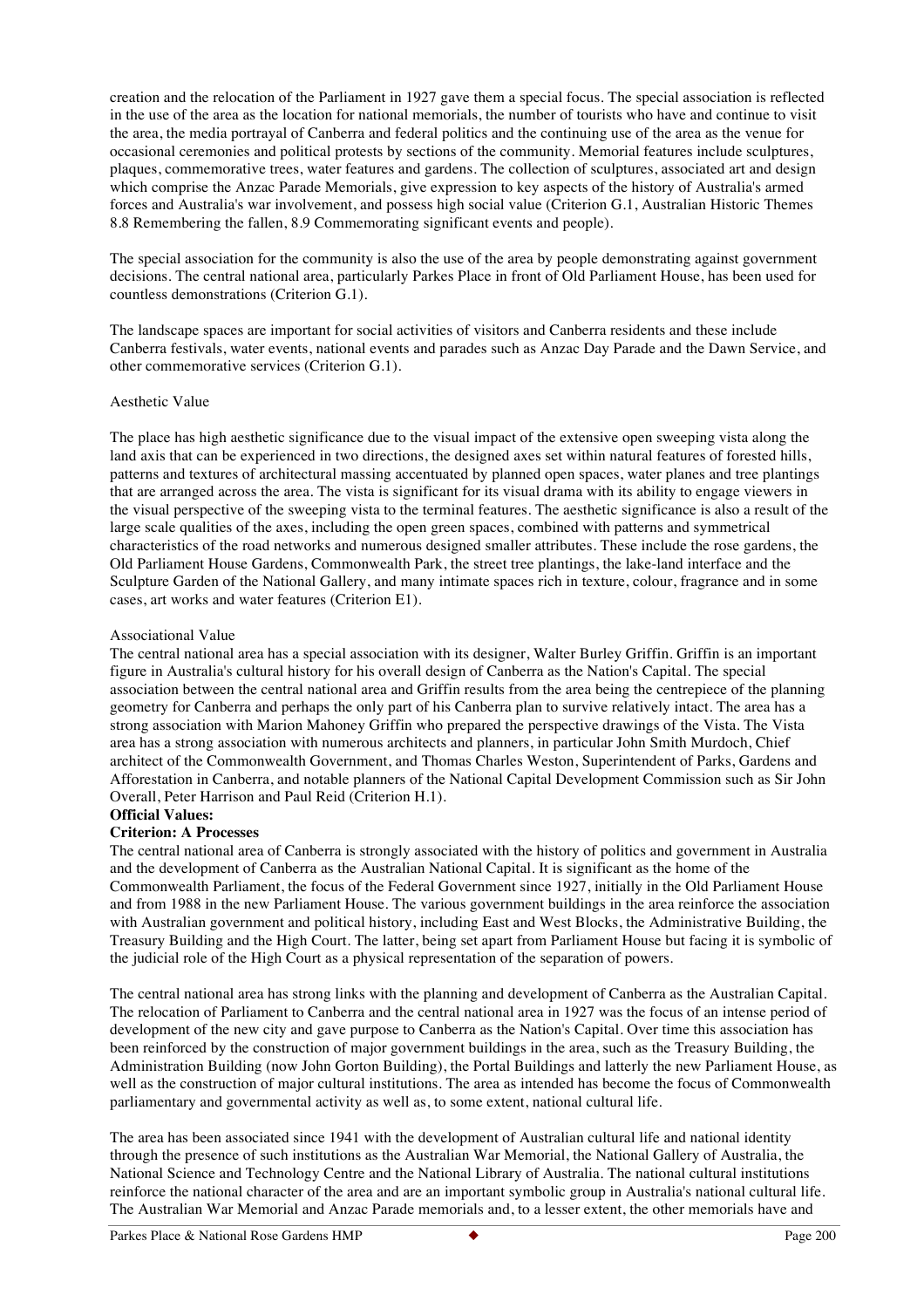continue to play a very important role in fostering aspects of national identity, in particular the Australian War Memorial through its role as a National Shrine for all Australians.

The vista landscape is significant for its richness of features. Many places in the Vista area have individual heritage significance for their architectural design and historic importance. These include Old Parliament House and Curtilage, East Block Government Offices, West Block and the Dugout, John Gorton Building, the National Library of Australia, the High Court of Australia, the National Gallery of Australia, Blundells Farmhouse, Slab Outbuildings and Surrounds, the Australian War Memorial, the Portal Buildings, The High Court - National Gallery Precinct, the Carillon, and King George V Memorial.

Within the area are important parklands and gardens enhancing the significance of the landscape setting. These include the Gardens of Old Parliament House (the former Senate and House of Representative Gardens) with their surviving layout, the Sculpture Garden of the National Gallery, the National Rose Gardens, Commonwealth Park, the Peace Park, the Lakeshore Promenade and Kings Park .

Adding to the richness of the place is the manner in which Griffin's vision of democracy has also been emphasised, as places within the area have become identified with political protest actions by people, as exemplified in the significant Aboriginal Embassy site.

#### Attributes

The concentration of buildings, parklands and gardens that support Commonwealth parliamentary and governmental activity as well as, to some extent, national cultural life. These include Old Parliament House and Curtilage, East Block Government Offices, West Block and the Dugout, John Gorton Building, the National Library of Australia, the High Court of Australia, the National Gallery of Australia, Blundells Farmhouse, Slab Outbuildings and Surrounds, the Australian War Memorial, the Portal Buildings, The High Court - National Gallery Precinct, the Carillon, King George V Memorial, Sculpture Garden of the National Gallery, the National Rose Gardens, Commonwealth Park, the Peace Park, the Lakeshore Promenade and Kings Park and the Aboriginal Embassy site. **Criterion: E Aesthetic characteristics**

The place has high aesthetic significance due to the visual impact of the extensive open sweeping vista along the land axis that can be experienced in two directions, the designed axes set within natural features of forested hills, patterns and textures of architectural massing accentuated by planned open spaces, water planes and tree plantings that are arranged across the area. The vista is significant for its visual drama with its ability to engage viewers in the visual perspective of the sweeping vista to the terminal features. The aesthetic significance is also a result of the large scale qualities of the axes, including the open green spaces, combined with patterns and symmetrical characteristics of the road networks and numerous designed smaller attributes. These include the rose gardens, the Old Parliament House Gardens, Commonwealth Park, the street tree plantings, the lake-land interface and the Sculpture Garden of the National Gallery, and many intimate spaces rich in texture, colour, fragrance and in some cases, art works and water features.

#### Attributes

The extensive vista along the land axis, the forested hills, patterns and textures of architectural massing accentuated by planned open spaces, water features and tree plantings, art works, the terminal features plus the interplay of scale and texture in the designed landscape.

#### **Criterion: F Technical achievement**

The Parliament House Vista is the central designed landscape of Canberra, that expresses the core of the Walter Burley Griffin design vision for Canberra. It is highly significant for its symbolic representation of the democratic interchange between the people and their elected representatives and its use of the natural landforms to generate a strong planning geometry. It expresses a masterly synthesis and ordering of topographical features and administrative functions to meet the needs of a national capital. The vista landscape embraces the central land axis and part of the water axis and most of the Parliamentary Triangle including the area known as the Parliamentary Zone. The significance incorporates Walter Burley Griffin's vision for the area, as the focus of Commonwealth parliamentary and governmental activity as well as national cultural life. This vision has been partly realised and the place is the setting for major, government, judicial and cultural institutions. The northern extent of the vista of Anzac Parade and the Australian War Memorial, despite differing from the original plan, are significant for memorial purposes developed in response to the needs of the people. Despite being modified to a lesser degree to accommodate the impact of wars on Australians, the Vista now presents as a philosophical concept expressed in urban planning, landscape and architecture, to achieve a grand vision of a symbolic, unified and visually dramatic place.

The Parliament House Vista incorporating the central national area, is the core of the most ambitious and most successful example of twentieth century urban planning in Australia. It is important for its design pattern with large landscape and waterscape spaces with their enframement by treed avenues and at the lake by bridges, the terminal vista features of the Australian War Memorial and Mount Ainslie at the northern end and Parliament House at the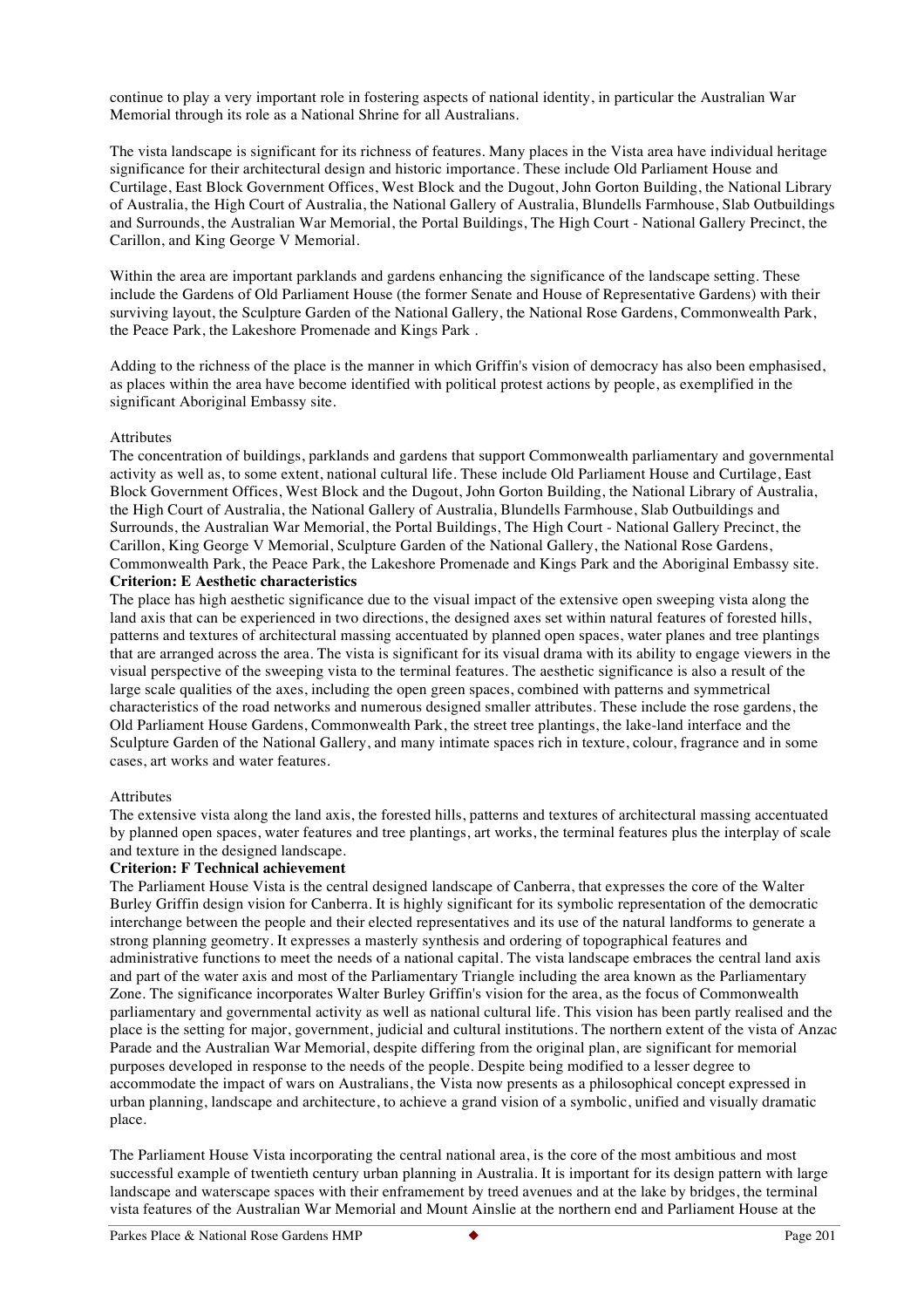southern end, with the Carillon and Captain Cook Jet creating balanced vertical features in the water plane.

The spatial setting of the buildings as features in the landscape reflects Beaux Arts planning concepts and the building masses and their careful location complement the significance of the overall landscape pattern. Across the Parliamentary Triangle, the buildings of Old Parliament House, and East and West Blocks provide a distinctive Stripped Classical architectural patterned horizontal band, that contributes to the symmetrical overall patterning of the landscape. At a higher elevation, Parliament House is a significant feature terminating the southern end of the land axis, culminating the classical landmark image of the triangle apex. The John Gorton Building (the former Administrative Building) and the Treasury Building balance the composition on King George Terrace while at the Lake edge the post-war architecture of the National Library of Australia and the High Court - National Gallery Precinct are prominent modern architectural forms and have a significant historical layering effect. The Portal Buildings provide balanced building massing at the southern end of Anzac Parade.

Avenues of trees along the terraces, roads and pathways of deciduous, pine, and eucalypt species provide colour, character, and contrast, emphasising the significance of the formal symmetrical design. Lombardy Poplars in groups of four, form sentinels at key locations. Water fountains, and statues also reinforce the significance of the total design pattern of the place. On the northern expanse of the vista the landscape pattern is the wide sweeping avenue space emphasised by red scoria gravel in the central strip and edged by large Blue Gums.

Many places in the Vista area have individual heritage significance for their architectural design and historic importance. These include Old Parliament House and Curtilage, East Block Government Offices, West Block and the Dugout, John Gorton Building, the National Library of Australia, the High Court of Australia, the National Gallery of Australia, Blundells Farmhouse, Slab Outbuildings and Surrounds, the Australian War Memorial, the Portal Buildings, The High Court - National Gallery Precinct, the Carillon, and King George V Memorial.

Within the area are important parklands and gardens enhancing the significance of the landscape setting that include the Sculpture Garden of the National Gallery, a significant native style garden, and the National Rose Gardens. Commonwealth Park, the Peace Park, the Lakeshore Promenade and Kings Park are important landscapes for their design and popular use.

Adding to the richness of the place is the manner in which Griffin's vision of democracy has also been emphasised, as places within the area have become identified with political protest actions by people, as exemplified in the significant Aboriginal Embassy site.

#### Attributes

The whole of the vista, including all elements and features contained within it, as well as the natural wooded hills beyond.

## **Criterion: G Social value**

The area has strong and special associations with the broad Australian community because of its social values as a symbol of Australia and Federal Government. The values have developed over many years since Canberra's creation and the relocation of the Parliament in 1927 gave them a special focus. The special association is reflected in the use of the area as the location for national memorials, the number of tourists who have and continue to visit the area, the media portrayal of Canberra and federal politics and the continuing use of the area as the venue for occasional ceremonies and political protests by sections of the community. Memorial features include sculptures, plaques, commemorative trees, water features and gardens. The collection of sculptures, associated art and design which comprise the Anzac Parade Memorials, give expression to key aspects of the history of Australia's armed forces and Australia's war involvement, and possess high social value.

The special association for the community is also the use of the area by people demonstrating against government decisions. The central national area, particularly Parkes Place in front of Old Parliament House, has been used for countless demonstrations.

The landscape spaces are important for social activities of visitors and Canberra residents and these include Canberra festivals, water events, national events and parades such as Anzac Day Parade and the Dawn Service, and other commemorative services.

#### Attributes

Memorial features including sculptures, plaques, commemorative trees, water features and gardens. Also, recreational landscape spaces and gathering spaces in which the community may demonstrate. **Criterion: H Significant people**

The central national area has a special association with its designer, Walter Burley Griffin. Griffin is an important figure in Australia's cultural history for his overall design of Canberra as the Nation's Capital. The special association between the central national area and Griffin results from the area being the centrepiece of the planning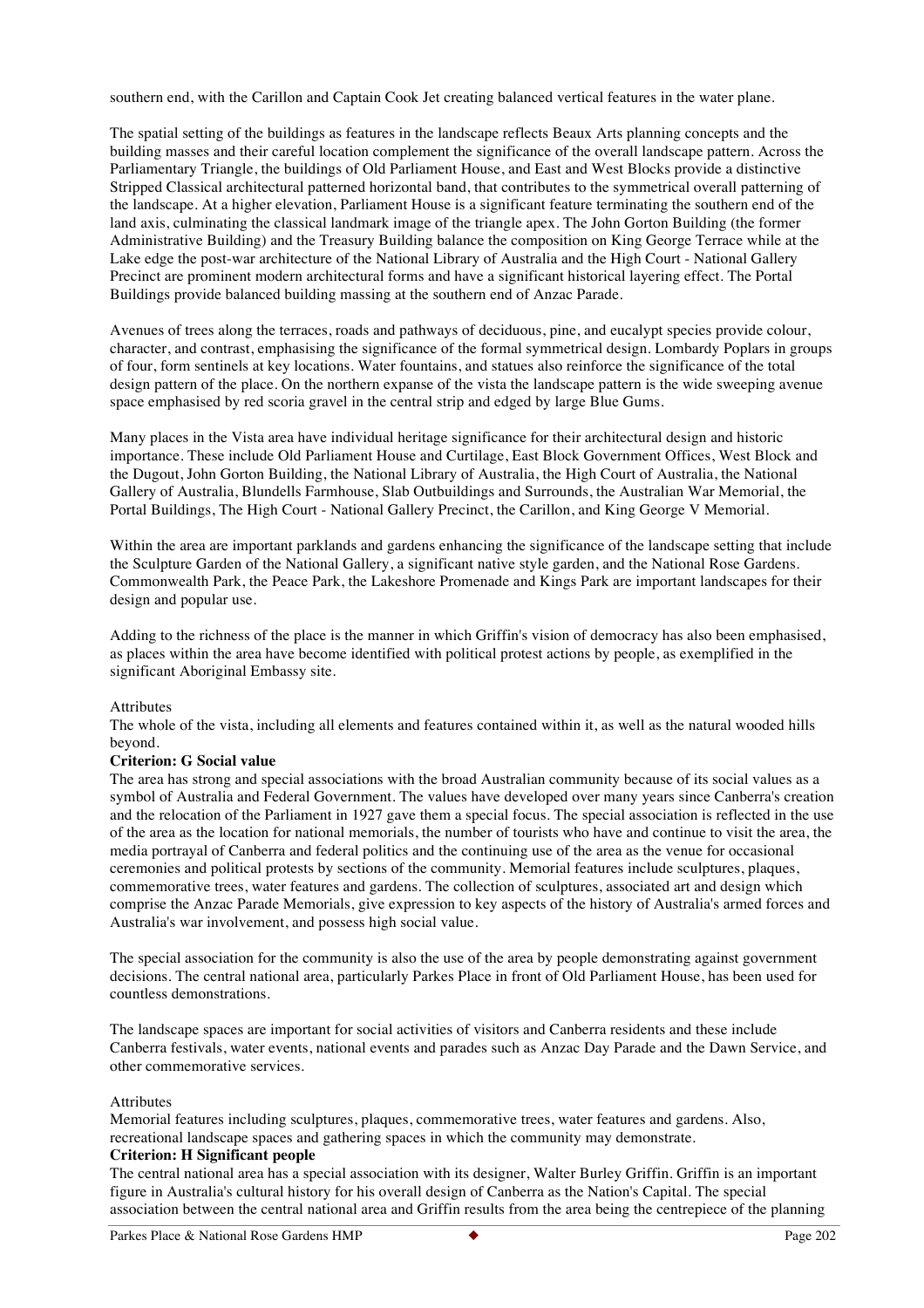geometry for Canberra and perhaps the only part of his Canberra plan to survive relatively intact. The area has a strong association with Marion Mahoney Griffin who prepared the perspective drawings of the Vista. The Vista area has a strong association with numerous architects and planners, in particular John Smith Murdoch, Chief architect of the Commonwealth Government, and Thomas Charles Weston, Superintendent of Parks, Gardens and Afforestation in Canberra, and notable planners of the National Capital Development Commission such as Sir John Overall, Peter Harrison and Paul Reid.

#### Attributes

The whole of the vista, its planned layout, and the view from the top of Mount Ainslie which illustrates the realisation of Marion Mahoney Griffin's perspective drawing. **Description:**

#### **HISTORY**

The Australian Constitution left the location of the Capital to be decided by the new Federal Parliament. It declared that Melbourne would be the temporary home for the Federal Parliament and public servants until a new city was built at least 100 miles from Sydney. An agreed territory of 903 square miles included the water catchment of the Cotter River and the river valley of the Molonglo for the setting for the city. The Department of Home Affairs commenced works for services and city planning. In 1910 the Secretary of the Federal Department of Home Affairs, David Miller requested permission of Minister O'Malley to conduct a design competition to elicit ideas for the city.

At the time the Federal Capital area was proclaimed, the river flats of the Molonglo, Mount Ainslie, Camp Hill and Kurrajong Hill had been extensively denuded of vegetation from a long period of clearing and grazing. Some exotic trees were established in parts of the area, around structures such as Blundell's cottage and St Johns Church and graveyard.

#### The Canberra Plan

Walter Burley Griffin won the competition for the design of Canberra in 1912. The plan was expressed in beautifully rendered illustrations prepared by Griffin's wife Marion Mahoney Griffin as plans, elevations and sections painted on silk.

The order of the city was for a great triangle aligned with the mountains which rose above the site. The triangle was to be defined by tree-lined avenues and spanned the central basin of an impounded lake. The triangle would consist of a series of terraces arranged in the functions of government and representing democracy. It was a synthesis of function and design where the Order of the Site (the natural environment) and the Order of Functions (the needs of the people) are perfectly integrated by specific geometry (Reid 2002). The Capitol was a main feature of the design

In terms of vistas, the Griffin vision was represented in two renderings drawn by Marion Mahony Griffin. In the rendering looking from Mt Ainslie towards the Capitol, the drama of the vista focuses on the Capitol, the building representing the aspirational forces in Australian national life, with the final termination in the mountains beyond. Below the Capitol, the Parliament House and the Government departments are terraced down to the Lake providing a symbol of a transparent democracy in action. The observer is standing at Mt Ainslie, a point representative of the power and influence of nature and the highest point of the vista. Griffin's plan for the ideal city, the philosophical triumvirate of humanity, democracy and nature is iconographed along the land axis which together with the water axis is the ordering geometry of the vista and the city. Griffin envisaged a dense city with a coming together of the population in a Casino (something akin to the recreational city gardens in pre war Berlin, Copenhagen, and Stockholm) and Plaisance descending from the foot of Mt Ainslie. Intersected by a busy commercial street, Constitution Avenue, the Plaisance unfolded to the area designated for cultural activity from which the people could look across the lake (or water axis) to the area of national government that was climaxed by the building symbolic of national achievement and aspiration, the Capitol.

Griffin's 1913 land use plan for the central National area indicates his intentions. Moving from north to south along the land axis, he proposed a park at the northern end of the land axis, public gardens on the north side of the lake, the lake itself (now Lake Burley Griffin), government buildings flanking a central terrace court to the south of the lake, Parliament House on Camp Hill, the Capitol building on Capital Hill flanked by the Governor General's residence to the west and the Prime Minister's residence to the east. The Capitol building was not intended to be the Parliament but rather to be for popular reception and ceremonial activities or for archives or otherwise to commemorate Australian achievements. Griffin's philosophical vision expressed in a remarkable urban planning form has been affected by the realities of Australian political and cultural life as well as by the circumstances and juxtapositions of historic events. Australian planners following Griffin have rearranged the icons to reflect the dominant realities and meanings of Australian life.

Griffin's various plans for the central National area of Canberra all included a basic planning framework, which has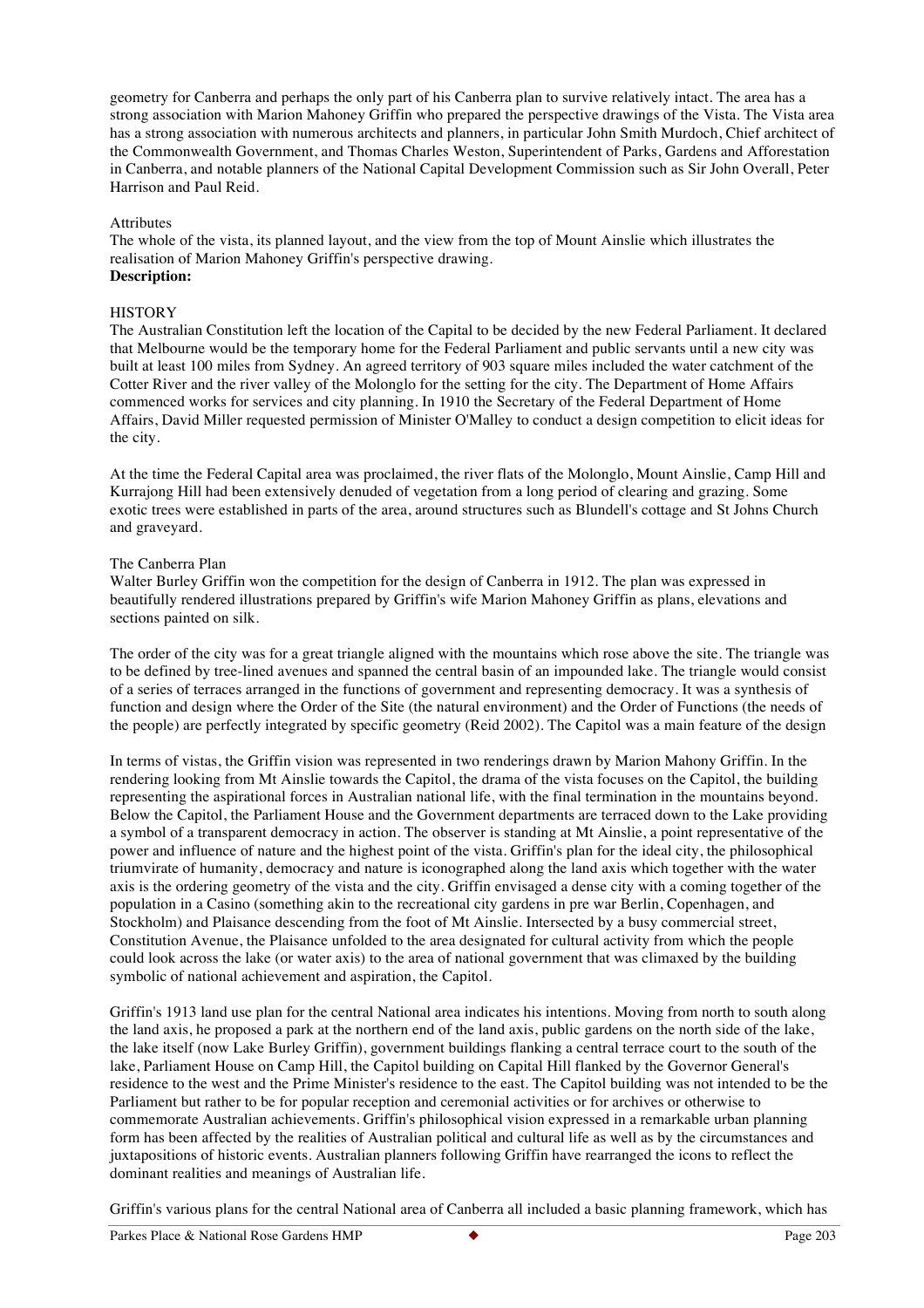been constructed and survives to the present. This framework includes the land axis, joining Capital Hill and Mount Ainslie, the water axis, the radiating avenues from Capital Hill, Commonwealth and Kings Avenues, the arc of Parkes Way, the northern punctuation of the land axis by the Australian War Memorial, the roads encircling Capital Hill, State and Capital Circles and the southern punctuation of the land axis by the Parliament House of 1988. In addition to the alignment of axes and avenues which defined Griffin's city plan the triangle was a basic element on which the whole city was built. In his design Griffin had created three urban centres connected by main avenues. Capital Hill as the government centre, Mt Vernon as the municipal centre and Mt Pleasant as the market centre were integral to the plan. The northern avenue, Constitution Avenue, was the municipal axis.

Griffin prepared a preliminary plan in 1913 and a revised plan in 1918 following which the Official Plan was gazetted in 1925. Griffin left in 1920 leaving development under the control of the Federal Capital Advisory Committee (FCAC) chaired by the planner, John Sulman. The Committee had been appointed to complete sufficient permanent buildings to enable Parliament to move from Melbourne to Canberra.

#### Development

Tree planting began in the early years of Canberra's development, and by 1921 some 17,000 trees were planted (Hendry). Within the Vista area tree planting commenced around 1923 in Prospect Parkway, now known as Anzac Parade. Early images show tree planting in a scalloped arrangement along the length of the avenue

For 3 years from 1925, trees were planted in association with the construction of the Provisional Parliament House. The formal structural planting around the House including Cedars, Cypresses and Lombardy Poplars was completed for the opening (Hendry). The planting proposals were finalised by Charles Weston, Superintendent of Parks, Gardens and Afforestation, and from 1926, carried out by his successor Alexander Bruce. The planting design aimed to create through the use of a balanced mix of evergreen and deciduous trees, formally shaped grassed vistas and 'outdoor rooms' in scale with the Provisional Parliament House. The formally arranged groups of Lombardy Poplars to achieve 'sentinel' features at the entrances and the pedestrian reference points in the landscape, is attributed to the involvement of John Smith Murdoch, Chief Architect for the Commonwealth Government, in the design. Cedars were used at right angles to the Land Axis. Most of the trees planted in Parkes Place were exotics with the only eucalypts planted adjacent to the Senate and House of Representatives Gardens (Gray 1995).

The first major structure to be placed within the area was the Old Parliament House, then called the Provisional Parliament House. In 1923 the Commonwealth Parliament agreed to the proposed building which was sited in front of Camp Hill, Griffin's intended location of the permanent Parliament House. At the time, Griffin protested recognising that if built, the provisional building would remove any possibility of a permanent Parliament House being built on Camp Hill. Nonetheless the Commonwealth proceeded. In 1925 the Federal Capital Commission (FCC) was established under Sir John Butters. The Commission replaced the FCAC. The FCC was responsible for moving the public service to Canberra and otherwise establishing the city in time for the opening of Parliament House.

A number of other significant projects were undertaken at the same time as the construction of (Old) Parliament House, which was designed by John Smith Murdoch and completed in 1927. Either side of the Parliament House, private gardens were established for the use of Members of Parliament. On either side of Camp Hill, two government office buildings were constructed, known as East and West Blocks and these were also completed in 1927. East and West Blocks were also designed by Murdoch in a similar style to Old Parliament House.

In 1926 a delegation of the Empire Parliamentary Association visited the new Parliament House and planted an avenue of 12 commemorative trees, to mark the event of the first use of the House of Representatives. Ten Roman Cypresses (CUPRESSUS SEMPERVIRENS 'STRICTA') were planted at right angles to the House with each tree planted by a delegate and marked by a brass plaque. To commemorate the opening of Parliament House in 1927, the Duke of York planted a Bunya Pine (ARUACARIA BIDWILLI) near Kings Avenue. The Marquis of Salisbury and Mr Arthur Henderson planted the Lombardy poplars in the courtyards of the Provisional Parliament House (Pryor and Banks 1991, Gray 1995).

In 1927 the Canberra National Memorials Committee named the area in front of Parliament House - Parkes Place, to commemorate Sir Henry Parkes. King Edward, King George and Queen Victoria Terraces, and Langton and Walpole Crescents were named for links to the first 50 years of Federation (Gray 1995).

The Gardens designed and constructed as part of the Old Parliament House Complex was conceived by the Federal Capital Advisory Committee in the early 1920s and constructed by the Federal Capital Commission from the mid 1920s in time for the opening of Parliament in May 1927. Formal enclosed gardens were the style of the time and James Orwin of the Sydney office of the Director of Works for NSW prepared sketch plans that were finalised by Murdoch. Most of the trees for the Parliamentary gardens were planted by late 1925. Around the same time road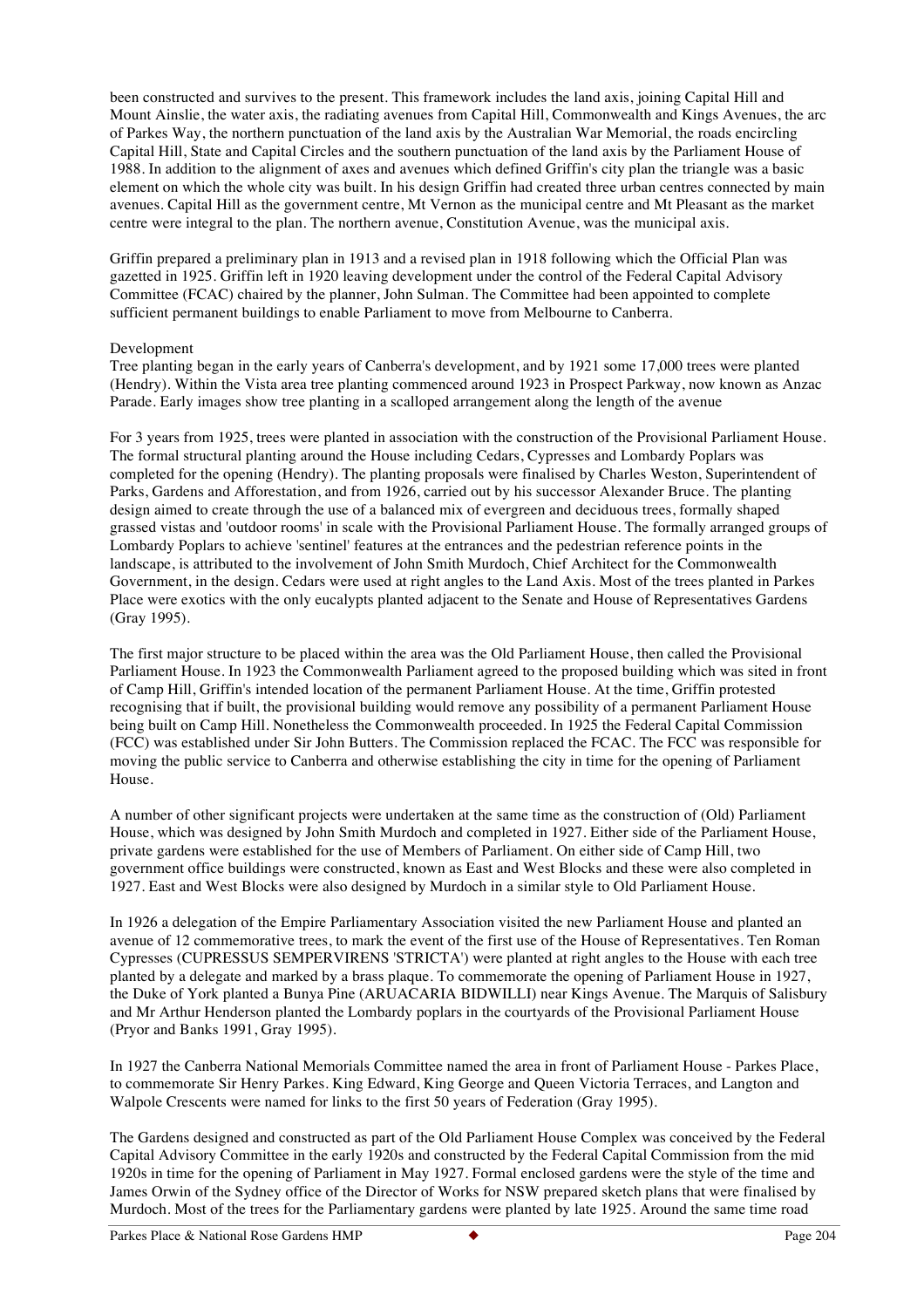patterns for the Parliamentary area following Griffin's concepts were prepared.

Formal rose gardens in front of the House were first proposed by Weston in 1924. The idea was finally realised when the National Rose Gardens were established in 1933 by the Canberra Horticultural Society in association with the Department of the Interior. The design was developed by A. Bruce based on the plan of petals of an open bloom with colours arranged from deep red in the central area progressing through yellow, white pink and coppery shades. Rose gardens were also commenced around the same time in the Senate and House of Representatives Gardens. By 1938, these gardens were established with formal garden beds and recreation courts, and surrounded by young cypresses which were later clipped into hedges (Patrick and Wallace).

Following the opening of the Provisional Parliament House by the Duke of York on 9 May 1927, the area in front of the House was used for official ceremonies for Anzac and Remembrance Days with a temporary cenotaph, until the opening of the Australian War Memorial in 1941. Initially this area had simple landscaping treatment of lawns. Rose gardens were added in the 1950s, and the car parking area in the forecourt added in the 1960s.

Weston and Murdoch were both given British Empire Awards in 1927 for their contribution to the nation.

In 1946 a major tree thinning of the Parliamentary Zone was initiated by Lindsay Pryor, Superintendent, Parks and Gardens. All the golden cypresses, white poplars, pin oaks and Lawson's cypress on King George Terrace were removed (Gray 1995).

In order to accommodate other government departments, a competition was held in 1924 for the design of the Administrative building, flanking the land axis in Parkes, which was to house about eight departments. The building was to be the first in the Parliamentary Triangle and its design was considered important because it would influence future buildings in the central National area. In 1924, G Sydney Jones won the competition. Work started in 1927 and the foundations were completed in 1928. However, work was stopped at this point because of the Depression. There were then many delays. The design of the proposed building was modified in 1946, construction started again in 1947 and the new design required the demolition of the original foundations. The building was substantially completed in 1956. The building is claimed to have been the largest Australian office building when completed. It was renamed as the John Gorton Building in 1999.

The major development at the northern end of the land axis was the construction of the Australian War Memorial. The site was agreed in 1923 and in 1928 Griffin expressed the view that the proposed site was suitable for the memorial. Construction began in 1928 but was not completed until 1941.

Although a memorial to King George V was proposed in 1936 it was not until 1941 that the architectural part was constructed but the bronze figure was not developed until after World War II. It was unveiled in 1953 but attracted criticism for blocking the vista to the Australian War Memorial. In 1968 King George Terrace was realigned and the memorial was moved to its current location west of the land axis, on a corner of the western part of the National Rose Garden.

In 1955 a Select Senate Committee of Inquiry urged tree planting and landscape works to be undertaken in Canberra under the direction of the National Capital Development Commission. The Commission sought guidance from landscape designers including Lord William Holford and Dame Sylvia Crowe. Holford recommended that a predominantly Australian character be retained around Lake Burley Griffin with autumn coloured foliage trees used in a dramatic way. Parliament House was to be built on the lakeside with a great forecourt. In 1968 the lakeshore location was rejected in favour of Camp Hill or Capital Hill. During the 1960s, the landscaping of the Parliamentary Triangle was modified to create more formality in Parkes Place. This included realigning roads, installing the four fountains in the pools in the land axis, paving and the relocation King George V statue.

The National Capital Development Commission (NCDC) Act of 1957 set in motion a significant phase in the development of Canberra with the support of Robert Menzies Liberal government. The report of British Town Planner Sir William Holford stressed the need for 'unified design' for Canberra. This view was supported by the Senate Select Committee which propagated Holford's concept of a 'park like landscape...in the heart of Canberra, in which monumental buildings functioned both as symbols of government and of Australian unity'. The visual design of this landscape, the views along the main axial lines and avenues as well as the grouping of monumental buildings were considered to be the elements upon which the success of Canberra as a city of world standing depended. Holford's recommendations included siting the future houses of parliament on the lakeside and developing two monumental buildings on the municipal axis north of a new road connection, which became Parkes Way. The NCDC's acceptance of the Holford vision set the design context for the completion of Anzac Parade and the construction of the Portal Buildings under the direction of NCDC architects and planners. The Portal Buildings have heritage significance.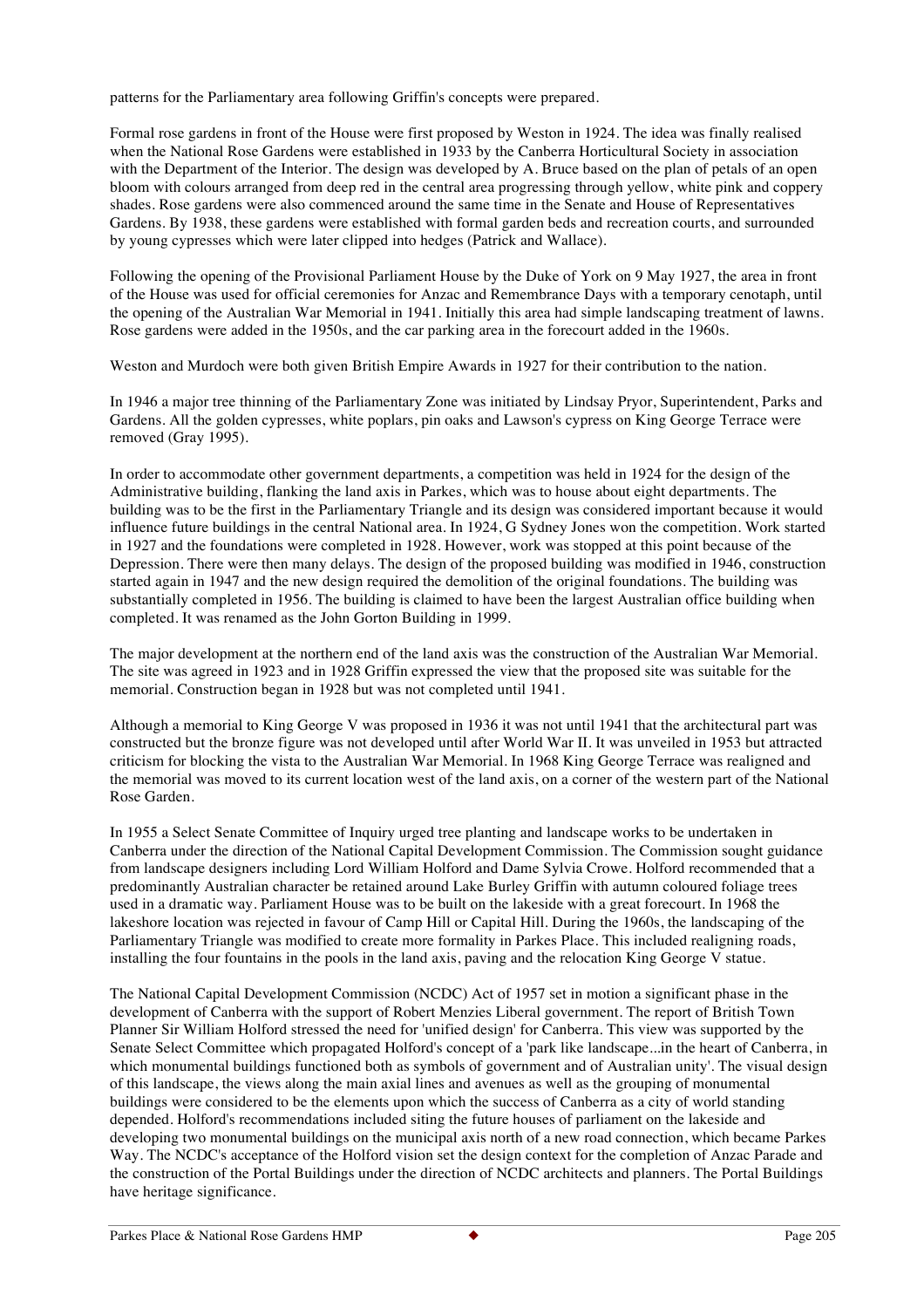After a number of schemes for Canberra's lake, detailed planning of the Lake edges was begun in 1954. Lake Burley Griffin was created in 1964 by the damming of the Molonglo River by Scrivener Dam. It reached its predicted level of 556 metres in the same year. The northern shore of the lake between Commonwealth and Kings Avenues was landscaped from about this time to create Commonwealth and Kings Parks. In 1970, two vertical features were opened in the central basin of the lake. The Carillon, located on Aspen Island in the eastern part of the central basin, was a gift from the British Government to mark the fiftieth Jubilee of the founding of Canberra in 1963. In the western part of the central basin is the Captain Cook Memorial water jet commissioned by the National Capital Development Commission as part of the Cook Bicentenary year. In 1968 a small restaurant was built on a corner of the western part of the National Rose Garden.

NCDC architect and landscape architect Gareth Roberts and architect and landscape architect Richard Clough collaborated on the design of Anzac Parade and its architectural elements at this time. The two Portal Buildings, Anzac Park East and Anzac Park West, were completed in 1965 and 1966 respectively. With the establishment of the Australian War Memorial in the 1940s, the surrounding landscape was imbued with an associated symbolic character. This included the creation of Anzac Park and Anzac Parade. Anzac Park became the setting for a series of memorials commemorating Australian involvement and sacrifice in war. Anzac Parade was opened by Her Majesty Queen Elizabeth II on Anzac Day 1965, the fiftieth anniversary of the landing of the Anzacs at Gallipoli. It is the setting for a series of memorials commemorating Australian involvement and sacrifice in war and is the major national venue for the Anzac Day March and other ceremonies to commemorate those who served Australia in times of conflict. It has a deep symbolism for many Australians and its vista, linking the Memorial with Parliament House, adds aesthetic and emotional value to the place, which has become part of one of the major cultural landscapes of Australia. The notion of a ceremonial space of this grandeur is not found elsewhere in Australia.

Over time the spaces flanking the land axis to the south of the Lake have been filled with government buildings of varying character. These include the Treasury Building established 1967-70, the National Library in 1968, the High Court in 1980, National Gallery in 1982 and the National Science and Technology Centre in 1988. Associated with the Gallery is the extensive and significant Sculpture Garden established in 1982.

In 1972 an informal Aboriginal Embassy was established in front of Old Parliament House. The Embassy became the focus of a campaign for land and other rights for Aboriginal and Torres Strait Islander people. In 1992 the Embassy was re-established.

The most recent major change to the central National area was the construction of a new Parliament House on Capital Hill. In 1974, The site of Capital Hill for Parliament House, was chosen by a joint sitting of both Houses of Parliament. An Act of Parliament extended Parliamentary jurisdiction over work in the Parliamentary Triangle, henceforth known as the Parliamentary Zone. Completed in 1988, the building has resulted in a number of significant changes to the area. The relocation of the Parliament to the new building left the Old Parliament House without its original use. The construction of the building also resulted in the levelling of Camp Hill, Griffin's intended location for a Parliament House and its incorporation into the broader formal landscape of the new Federation Mall. Finally, the new Parliament House involved the construction of a large complex of buildings and extensive new landscape areas. The changes affected most of Capital Hill. The winning design, by Mitchell, Giurgola and Thorp Architects, considered the land axis of Canberra as the fundamental gesture of the City, a line around which all other design has evolved in circular and radial directions (Reid 2002).

During 2001-2002 new designed features were constructed across the Land Axis of the Vista landscape. These are Commonwealth Place and Reconciliation Place. In addition, a rotunda with exhibition, called Magna Carta Place is located to the west of the former Senate Garden.

Following the construction of Parliament House, emphasis was placed on the landscape of the Parliament Zone. The development of Federation Mall with its trees and central space was to balance Anzac Parade and to complete the visual Land Axis from Capital Hill to the War Memorial.

#### Use

By the turn of the century (2000-2001), the area was used for countless public events. These include memorial services such as the Anzac Day March and the Dawn Service, public protest demonstrations, celebration events, sporting activities, water races, art displays, fireworks and large-sale concerts. In addition it is used by people informally for weddings, picnics, and fairs. The area is a popular destination for tourists and schoolchildren.

#### DESCRIPTION

The central National area of Canberra is an extensive cultural landscape comprising buildings, roads, parks, tree plantings and a lake. The area is designated for Parliamentary and National Capital uses. The major features of the area include: Parliament House with its gardens and paved areas, State Circle Cutting (geological feature), Old Parliament House and curtilage, East Block, West Block and the Dugout, the John Gorton Building, the National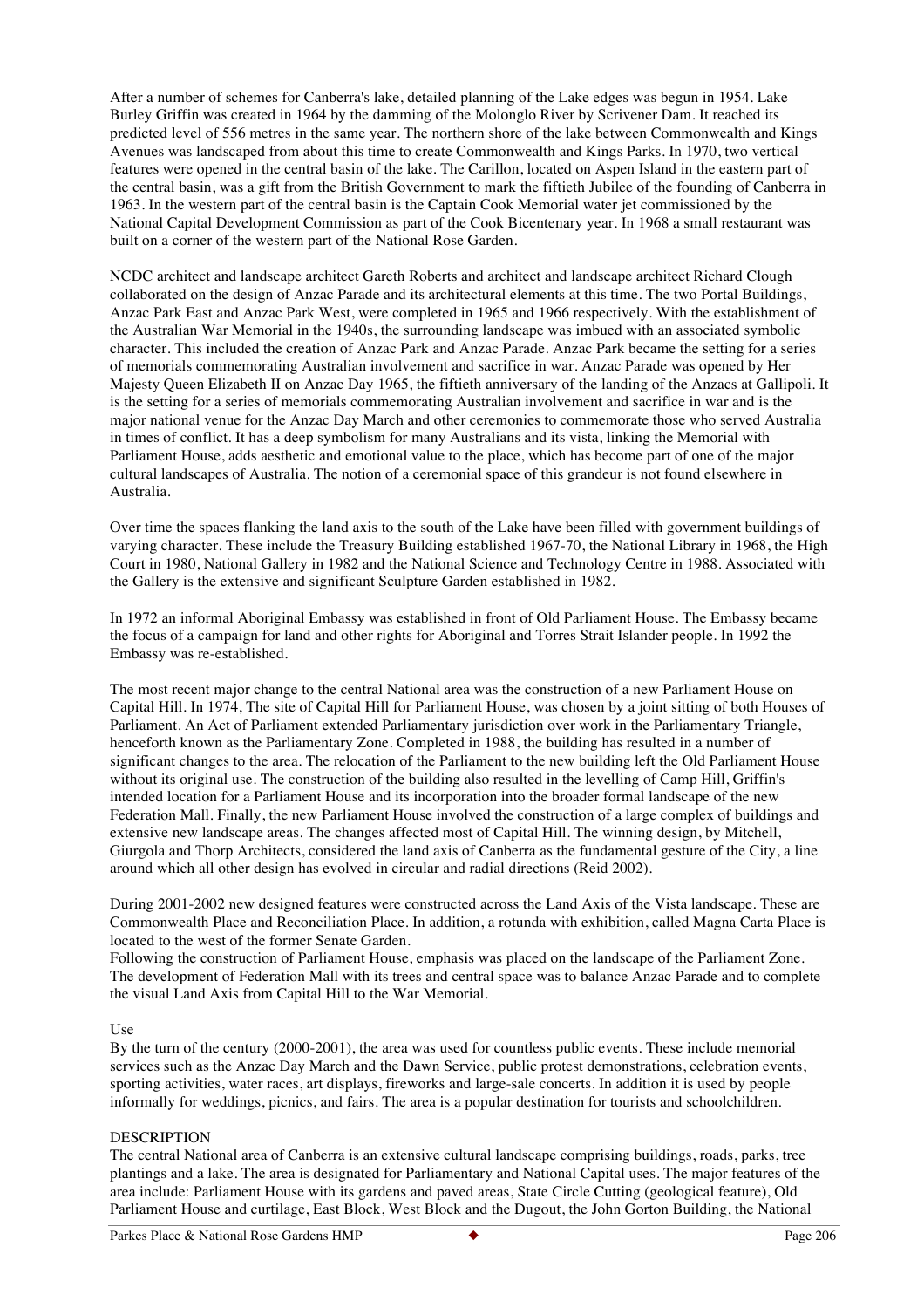Gallery of Australia, the High Court of Australia, the High Court - National Gallery precinct, National Science and Technology Centre, the National Library of Australia, Treasury Building, National Rose Gardens, The Sculpture Garden of the National Gallery, King George V Memorial, Aboriginal Embassy, the Portal Buildings, Australian War Memorial and memorials along Anzac Parade, Aspen Island, the Carillon, Kings Park, HMAS Canberra Memorial, Merchant Navy Memorial, Blundell's Cottage, Commonwealth Park, Kings Park, the Peace Park, Regatta Point Exhibition Building and Restaurant, Captain Cook Memorial Water Jet, the Lakeshore Promenade, and extensive mature plantings and avenues of trees such as those along Anzac Parade. The area also includes fountains, roads, car parks, landscaped areas, a restaurant, kiosk and the residence of the Catholic Archbishop. The spaces, particularly the Land Axis, are a major feature.

The central National area has a strong sense of symmetry based on the land axis. The Parliament House, Old Parliament House and Australian War Memorial are located on the axis. In addition, the landscape features of Federation Mall, Parkes Place (the landscape feature not the roads) and Anzac Parade are also located on the axis. Other major features in the area are generally balanced about the axis such as: East and West Blocks, the gardens of Old Parliament House, the Portal Buildings, the eastern and western parts of the National Rose Gardens, Administrative and Treasury Buildings, the National Gallery/High Court group and the National Library/National Science and Technology Centre group, as well as the Carillon and Captain Cook Memorial water jet. The road system also generally reflects the symmetrical planning of the area based on the land axis.

The Anzac Parade Memorials comprises two main components, Anzac Parade and Anzac Park. Either side of Anzac Parade is bounded by Anzac Park. Treed sloping grassy strips contain 10 symmetrically placed aprons prepared for national memorials. In 2002 there were 11 memorials on Anzac Parade, tributes to the men and women of the Australian military. These memorials are: (1) the Australian Hellenic Memorial, Limestone Avenue intersection, (2) the Australian Army Memorial, near Currong Street, (3) the Australian National Korean Memorial, near Currong Street, (4) the Australian Vietnam forces National Memorial, opposite Booroondara Street, (5) the Desert Mounted Corps Memorial, opposite Amaroo Street (commonly known as the Light Horse Memorial), (6) the New Zealand Memorial (7) the Rats of Tobruk Memorial , opposite (5), (8) Royal Australian Air Force Memorial, opposite Page Street, (9) the Australian Service Nurses Memorial, (10) the Royal Australian Navy Memorial, and (11) Kemal Ataturk Memorial, Fairbairn Avenue intersection.

The array of mature tree plantings are all regarded as important. Some are classified as notable by Pryor and Banks (1991) and these include CALOCEDRUS DECURRENS on King George Terrace planted in 1927, CUPRESSUS ARIZONICA planted in 1926 on King George Terrace, EUCALYTUS GLOBULUS at the Australian War Memorial, E. MAIDENII group planted c 1927. Commemorative trees in the Parkes area, include the CUPRESSUS SEMPERVIRENS 'Stricta' planted in 1926 by nine members of the Empire Parliamentary Association, ARAUCARIA Bidwilli PLANTED BY THE duke of York in 1927 to commemorate his visit to Canberra to open the first Parliament House and CUPRESSUS ARIZONICA, planted by the wife of the then United States President, Mrs Lady Bird Johnson, at the time of their visit to Canberra in 1966. Within Commonwealth Park are a QUERCUS ROBUR planted by Princess Marina in 1964, and a CURRESSUS GLABRA planted by Mrs Lady Bird Johnson. Within the curtilage of the Australian War Memorial is a PINUS HALPENSIS planted by the Duke of Gloucester in 1934, believed to have been raised from seed from a cone collected from Lone Pine Ridge, Gallipoli in 1915. Also in curtilage is a EUCALYPTUS NICHOLII to replace the E. PAUCOFORA planted by Queen Elizabeth in 1954 to mark the beginning of the Remembrance Driveway to Sydney (Pryor and Banks 1991).

#### **History: Not Available**

#### **Condition and Integrity:**

The central National area is an extensive cultural landscape with a variety of landscape and building features. Individual elements vary in their condition and integrity. At a general level, the area is in fair to good condition. The values relating to the cultural landscape design and special association with Griffin are degraded by the changes made over time to Griffin's plan. The location of Old Parliament House, removal of Camp Hill, location of the new Parliament House and parts of the road layout as constructed are all variations from Griffin's plan. Given these changes, the area displays only a poor to medium level of integrity with regard to these values. In 1994 the National Capital Planning Authority released details of the Central National Area Design Study. This includes proposals for significant changes to the area.

#### **Location:**

About 260 ha, comprising the whole of the area bounded by the northern alignment of State Circle, the western alignment of Kings Avenue, the southern alignment of Parkes Way and the eastern alignment of Commonwealth Avenue, excluding the Archbishops Residence and grounds being Block 1 Section 2 Parkes; the whole of Anzac Parade and Anzac Park and the whole of Section 39, Campbell.

#### **Bibliography:**

Charlton, Ken (1984) Federal Capital Architecture, National Trust of Australia (ACT).

Garnett, Rodney and Hyndes, Danielle (1992) The Heritage of the Australian Capital Territory, National Trust of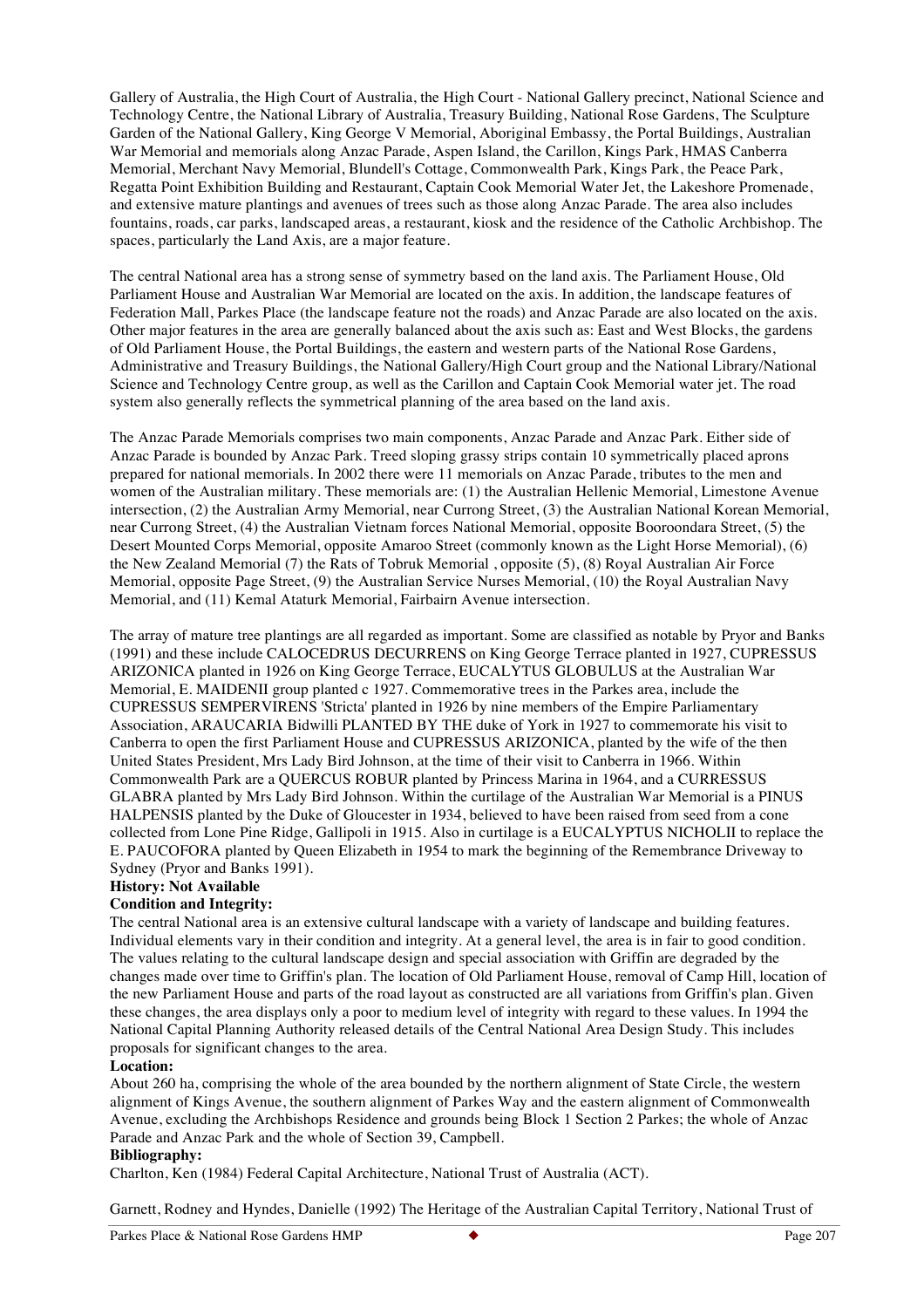Australia (ACT) and others.

Gray, J. (1995) Parkes Place, Canberra, Heritage Conservation Management Plan. Prepared for the National Capital Planning Authority.

Harrison, Peter (1995) Walter Burley Griffin, Landscape Architect, National Library of Australia.

Hendry, M (undated) Canberra - The City of Trees. Unpublished paper.

National Capital Development Commission (1983) Parliamentary Zone Development Plan.

National Capital Planning Authority (1994) Looking to the Future. National Capital Planning Authority.

National Capital Authority (2000) Parliamentary Zone Review. National Capital Authority.

Nelsen, Ivar and Waite, Phil (1995) Conservation Management Plan, Old Parliament House, Canberra, ACT, Australian Construction Services.

Patrick and Wallace Pty Ltd (1989) Draft Conservation Study of Old Parliament House Gardens.

Pryor, L. D. and Banks, J. C. G. (1991) Trees and Shrubs in Canberra. Little Hills Press Pty Ltd.

Reid, Paul March 1981, 'Australia's National Area' in Architecture in Australia.

Reid, P. (2002) Canberra following Griffin , A Design History of Australia's National Capital, National Archives of Australia, Canberra.

Report Produced: Fri Feb 27 16:08:57 2009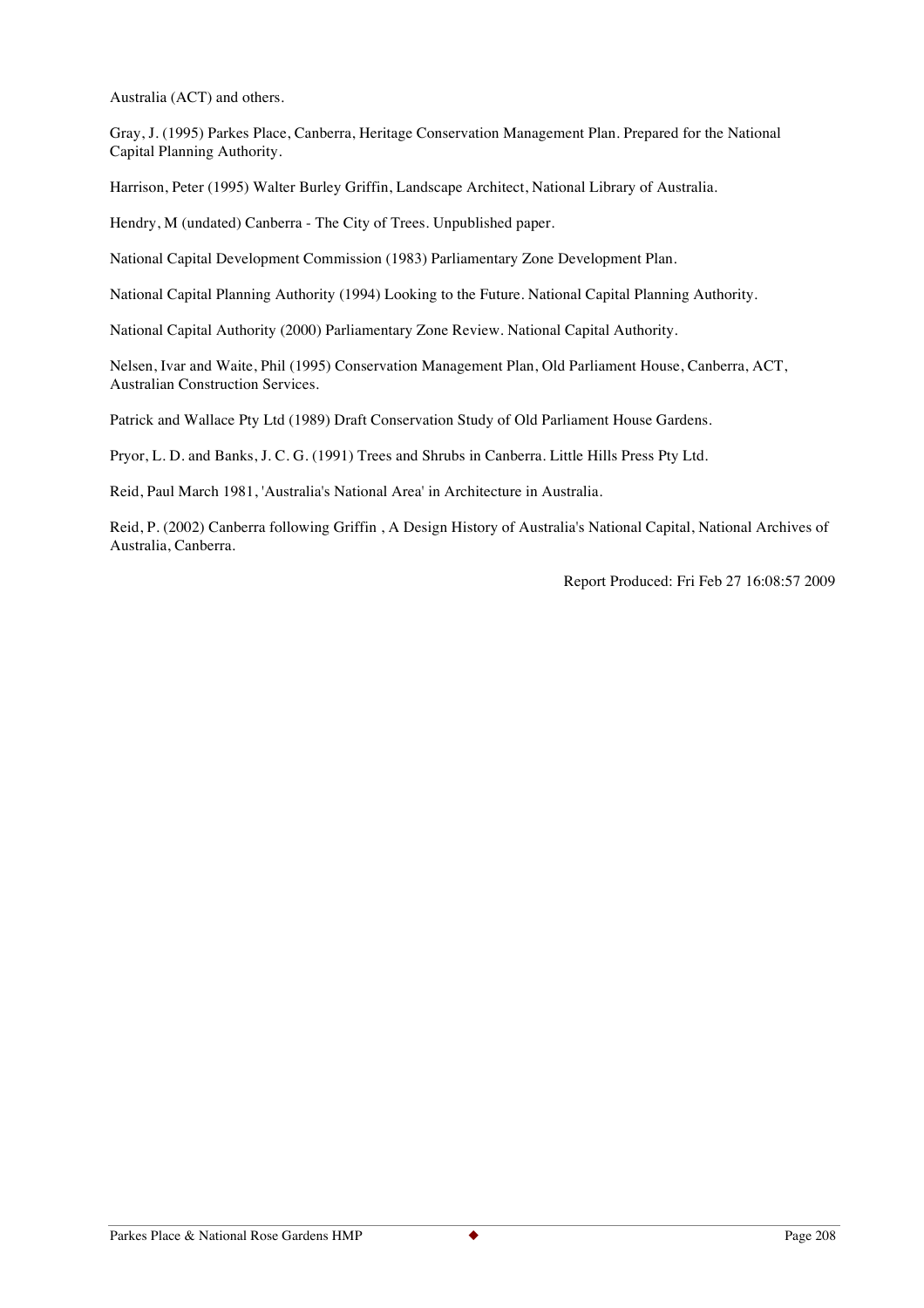# **A.2 NATIONAL ROSE GARDENS**

| List:                              | Commonwealth Heritage List  |
|------------------------------------|-----------------------------|
| <b>Legal Status:</b>               | Listed place $(22/06/2004)$ |
| <b>Place ID:</b>                   | 105473                      |
| <b>Place File No:</b>              | 8/01/000/0431               |
| $\alpha$ $\alpha$ $\beta$ $\alpha$ |                             |

# **Summary Statement of Significance:**

The National Rose Gardens, conceived in 1926 and opened in 1933, were Australia's first National gardening project and were planned as a physical expression of the principle of cooperation between the Commonwealth and the States. In the development of the Gardens roses were contributed by all States in Australia. The Gardens were intended to provide an interest for all Australians in developing Canberra, the National Capital, as a Garden City (Criterion A.4). The Gardens demonstrate a distinctive early example of twentieth century public garden design in a formal style. In horticultural terms the Gardens have provided the opportunity to exhibit the best varieties of Australian grown and overseas roses in a favourable climate (Criterion B.2). Their location in front of the (then Provisional, now Old) Parliament House was planned to enhance the setting of the House. The Gardens are valued by visitors to Canberra as well as the local community for their aesthetic qualities (Criterion E.1). **Official Values:**

#### **Criterion: A Processes**

The National Rose Gardens, conceived in 1926 and opened in 1933, were Australia's first National gardening project and were planned as a physical expression of the principle of cooperation between the Commonwealth and the States. In the development of the Gardens roses were contributed by all States in Australia. The Gardens were intended to provide an interest for all Australians in developing Canberra, the National Capital, as a Garden City.

#### Attributes

The whole of the gardens, their original and evolved layout and all of the roses that have been planted.

#### **Criterion: B Rarity**

The Gardens demonstrate a distinctive early example of twentieth century public garden design in a formal style. In horticultural terms the Gardens have provided the opportunity to exhibit the best varieties of Australian grown and overseas roses in a favourable climate.

#### **Attributes**

The whole garden including its size, design layout and diversity of species.

#### **Criterion: E Aesthetic characteristics**

Their location in front of the (then Provisional, now Old) Parliament House was planned to enhance the setting of the House. The Gardens are valued by visitors to Canberra as well as the local community for their aesthetic qualities.

#### Attributes

The location of the gardens, especially in relationship to Old Parliament House, the beauty of the individual plants, plus their public accessibility.

## **Description:**

#### History:

The concept of an Australian Rose Garden in Canberra dates back to 1926 when it was proposed by the National Rose Society of NSW to the Federal Capital Commission (FCC). Plans for the National Rose Gardens were prepared by 1932 and, through the Horticultural Society of Canberra, Rose Societies in each State were approached to contribute roses. Each garden was to have 2,000 standard and climbing roses and the beds were to have different varieties of roses arranged by colour. Thirty-eight public bodies and many private individuals contributed roses. The first rose was planted by the Minister for the Interior, J A Perkins on 12 September 1933. The rose was a Daily Mail donated by the Victorian Mothers' Clubs. Over the following weeks 2,000 roses were planted and the gardens were fully planted by the next planting season. The gardens have some value for their association with Thomas Weston, the first officer in charge of afforestation in Canberra, whose ashes were scattered in the park he designed and laid out in front of the Parliament House. This park includes the National Rose Gardens and the grassed terrace of Parkes Place. Weston died In 1936.

The gardens were refurbished for the 1954 visit of Queen Elizabeth II. This involved the replacement of many roses. The perimeter paths around the gardens were converted to rose garden beds and the pyramid style supports for climbing roses were replaced with rectangular timber pergolas. The garden beds were modified between 1965 and 1968 when King George Terrace was realigned and the King George V Memorial was moved to a corner of the western garden. In 1968 a restaurant was built on another corner of the western garden. The timber pergolas were replaced with metal and wire frames in 1968.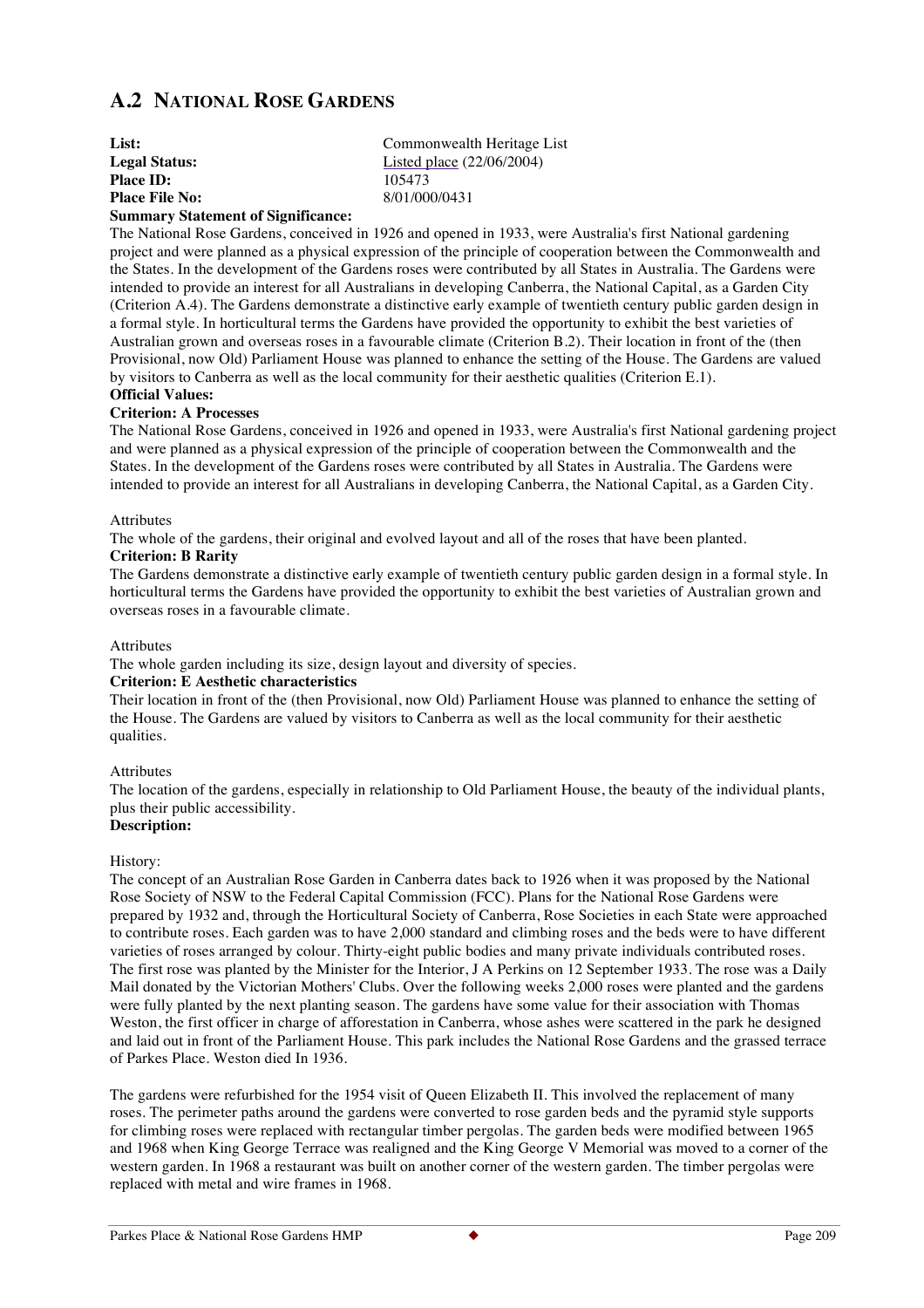Physical description:

The gardens are in two parts, set symmetrically either side of the grassed terrace in front of Old Parliament House. The design of the two gardens is similar in plan, but each displays an individual character. The site slopes gently to the north (approximately 1.5% slope) and covers an area of approximately 4.5 ha. The general character of the gardens is of a spacious formal parterre enclosed by mature trees. The gardens have three basic components: the rose beds themselves, perimeter plantings of trees and the lawn. The rose beds in each garden are laid out in plan to symbolise the petals of a fully opened rose. This consists of a central circular bed enclosed by punctuated annulus beds in a formal quartered configuration. The replacement of ageing roses with new varieties occurs regularly. Each garden is enclosed by a perimeter of large mature trees of a variety of non native species, evergreen and deciduous and arranged in a regular order. The species used (basically cedar, oak, pine, plane and poplar) provide for a range of seasonal visual effects as well as wind protection and space definition. Pruning of low limbs has provided unimpeded pedestrian access. The avenue of cypress trees (CUPRESSUS SEMPERVIRENS) which separates the rose gardens and the central grassed terrace is a memorial planting. Planted by visiting dignitaries on the occasion of the meeting of the delegates of the Empire Parliamentary Association in 1926, many of the trees still have a memorial plaque at their base. Also along this avenue are mature poplar trees (POPULUS NIGRA) which were intended as markers, because of their strong vertical form and vivid yellow autumn colour, to key entry points within the Parliamentary Triangle. Both the poplars and cypresses are remnants of the original plan and plantings made by Thomas Weston.

Apart from the beds and the main edge pathways, all other surfaces are irrigated grass. This provides a bright green uniform ground plane which highlights the patterns created by light and shade and allows a smooth transition of views into adjacent spaces.

## **History: Not Available**

#### **Condition and Integrity:**

Modifications were made to the 1933 layout of garden beds between 1965 and 1968 when King George Terrace was realigned and the King George Memorial was moved to the centre corner of the western garden. Since then the layout has remained intact with the replanting of ageing roses with new varieties occurring at regular intervals. Additional beds were created by converting the perimeter paths and the support structures for the climbing roses have been replaced. Ad-hoc tree planting within the gardens has occurred in recent years and a priority to maintain grass quality has led to a watering regime detrimental to the display of blooms. The surrounding formation of trees, important for both wind protection and space enclosure is showing senescence in some areas. In addition, the setting of the western garden has been affected by the encroachment in one corner of a restaurant building and kiosk. (August 1994) Maintenance continues (November 2002).

#### **Location:**

King George Terrace and Parkes Place, Parkes, on the southern halves of Block 4 Section 34 and Block 1 Section 59, Parkes.

#### **Bibliography:**

BRUCE, A. E. AND BUTLER, A.G., 'THE NATIONAL ROSE GARDENS OF CANBERRA', IN AUSTRALIAN ROSE ANNUAL, 1933. HERITAGE COUNCIL OF THE ACT, NATIONAL ROSE GARDENS, CITATION PREPARED FOR THE INTERIM HERITAGE PLACES REGISTER.

Report Produced: Fri Feb 27 16:09:46 2009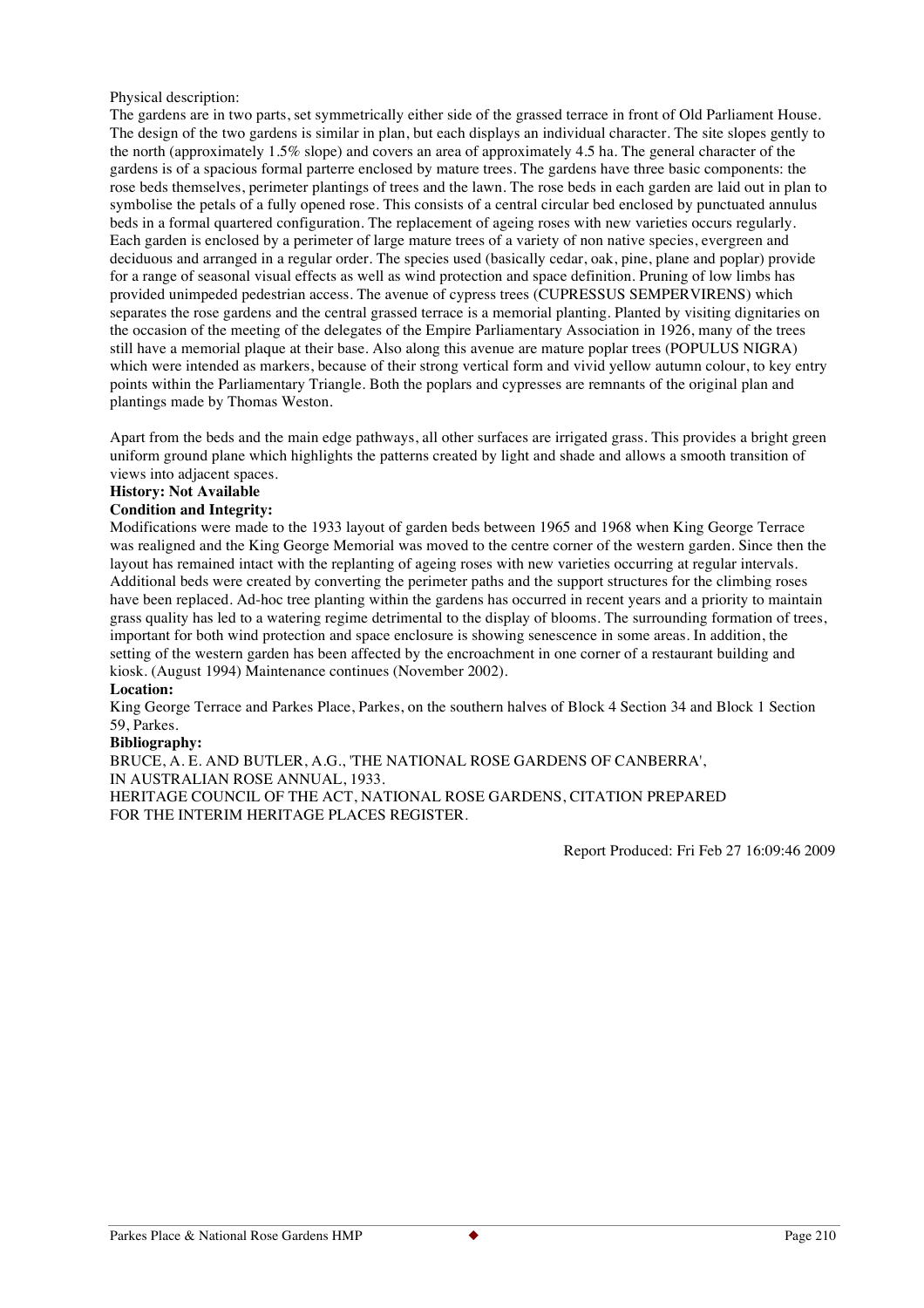# **A.3 KING GEORGE V MEMORIAL**

**List:** Commonwealth Heritage List **Legal Status:** Listed place (22/06/2004)<br>**Place ID:** 105352 **Place ID:** 105352<br>**Place File No:** 8/01/000/0384 **Place File No:** 

#### **Summary Statement of Significance:**

The King George V Memorial is a substantial Canberra example of a place which tangibly reflects the importance of the Australian Head of State within the Australian system of government. The statue commemorates King George V, Monarch at the time of the opening of the Provisional Parliament House, which was a major formative period in the development of Canberra. The monument symbolises the link between the Monarch and the early growth of Canberra. Formerly located as a central feature of the land axis, it was a landmark for early Canberrans as a meeting point. Despite being resited to the edge of the land axis, it remains a significant, symbolic feature. (Criterion A4) Australian Historic Theme 8.7 Honouring achievement, 8.9 Commemorating significant events

The Memorial has a special association with George V as Australia's third Head of State, being the major Commonwealth symbol of his service. (Criterion H1)

The Memorial is, in part, an example and one of seven Canberra examples of Inter War Art Deco style architecture. Key features of the style displayed include the emphatic verticality of the pylon or tower element, stepped skyline, granite paving echoing the granite base courses of a building and the use of a stylised high relief figure of Saint George with a realistic bronze figure of King George. Designed to be viewed in the round, and not sympathetically located in its present position, the memorial is a significant feature of the Parliament House Vista landscape and provides enframement to the land axis space (Criteria D2 and E1).

The memorial is significant for its association with the sculptor, Rayner Hoff who played an important role in the development of Australian sculpture (Criterion H1).

#### **Official Values:**

#### **Criterion: A Processes**

The King George V Memorial is a substantial Canberra example of a place that tangibly reflects the importance of the Australian Head of State within the Australian system of government. The statue commemorates King George V, Monarch at the time of the opening of the Provisional Parliament House, which was a major formative period in the development of Canberra. The monument symbolises the link between the Monarch and the early growth of Canberra. Formerly located as a central feature of the land axis, it was a landmark for early Canberrans as a meeting point. Despite being resited to the edge of the land axis, it remains a significant, symbolic feature.

#### **Attributes**

The whole memorial plus its physical association with Old Parliament House.

#### **Criterion: D Characteristic values**

The Memorial is, in part, an example and one of seven Canberra examples of Inter War Art Deco style architecture. Key features of the style displayed include the emphatic verticality of the pylon or tower element, stepped skyline, granite paving echoing the granite base courses of a building and the use of a stylised high relief figure of Saint George with a realistic bronze figure of King George.

#### Attributes

Its Inter War Art Deco style evident in the features noted above.

# **Criterion: E Aesthetic characteristics**

Designed to be viewed in the round, and not sympathetically located in its present position, the memorial is a significant feature of the Parliament House Vista landscape and provides enframement to the land axis space.

#### **Attributes**

The whole memorial and its location within the land axis.

#### **Criterion: H Significant people**

The Memorial has a special association with George V as Australia's third Head of State, being the major Commonwealth symbol of his service.

The memorial is significant for its association with the sculptor, Rayner Hoff who played an important role in the development of Australian sculpture.

Attributes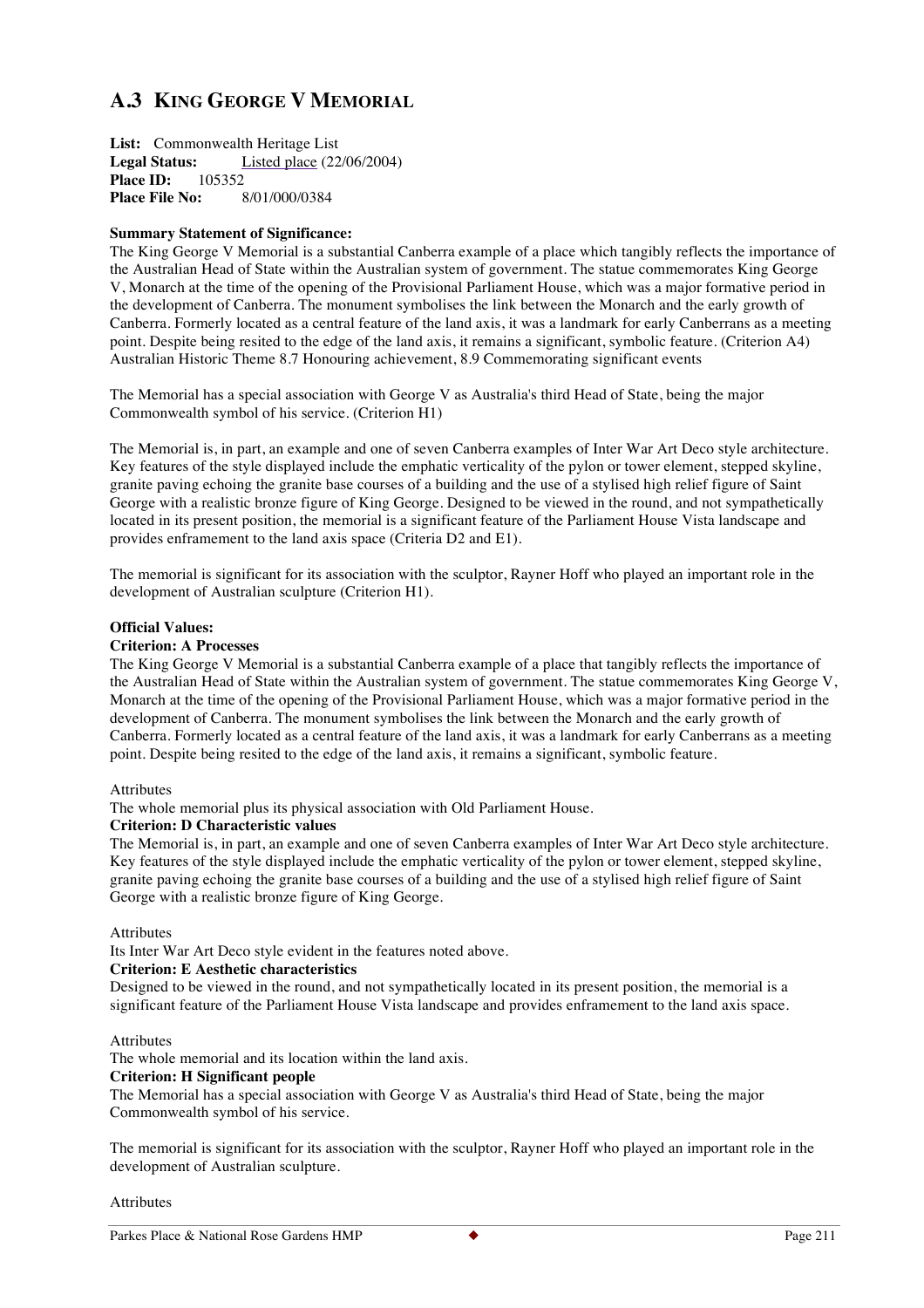References to, and portrayal of, George V plus the whole memorial as the work of Rayner Hoff.

Report Produced: Fri Feb 27 16:09:46 2009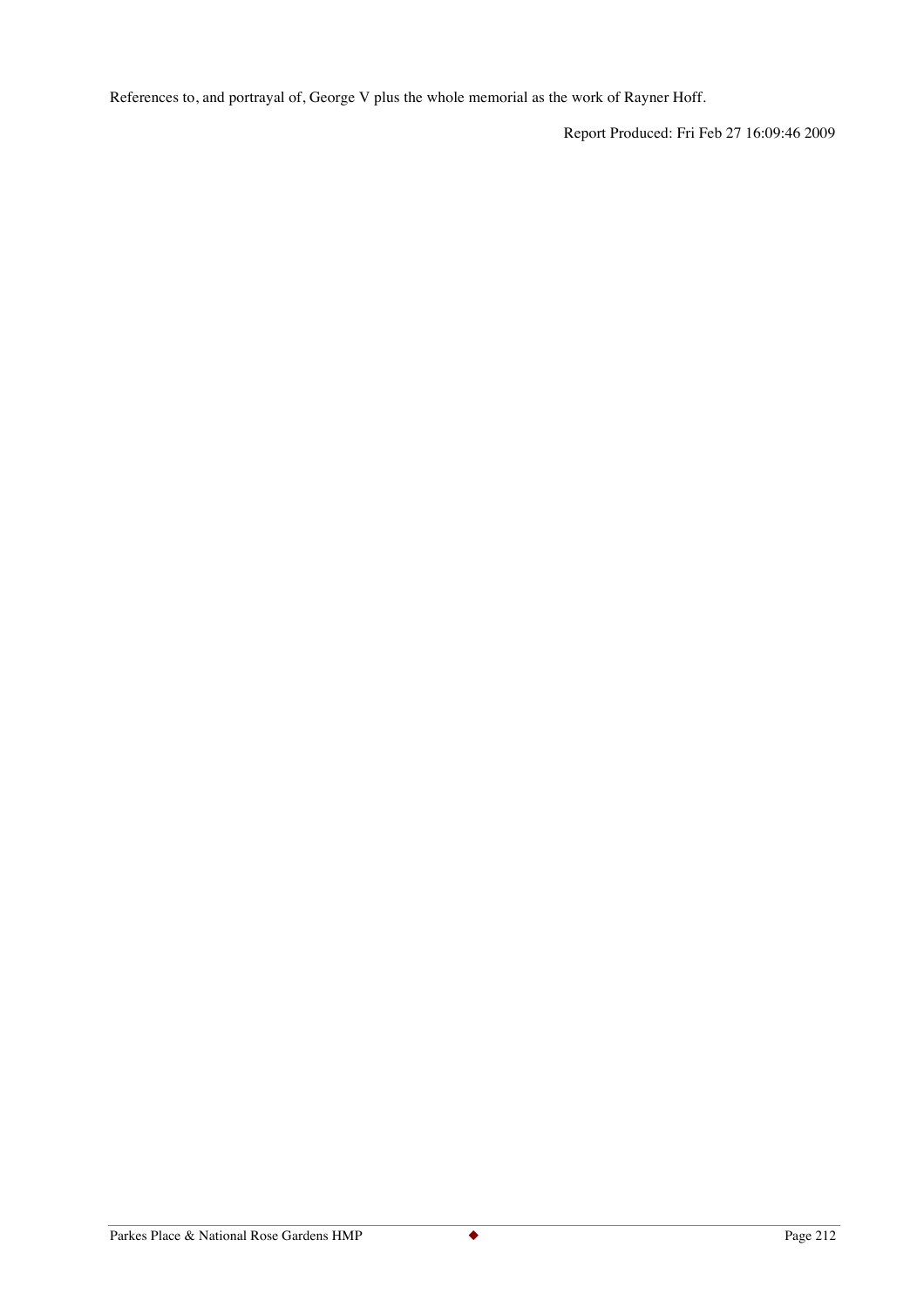# **A.4 ABORIGINAL EMBASSY SITE**

List: Register of the National Estate Legal Status: Registered (11/08/1987) **Place ID:** 18843<br> **Place File No:** 201/000/0421 **Place File No: Statement of Significance:**

Amendments made by Australian Heritage Council, 20 February 2006.

From the moment of its inception in 1972, the Aboriginal Embassy Site has been the focus for Aboriginal and Torres Strait Islander people's political struggle for land rights, sovereignty, autonomy, equality and self government. The Aboriginal Embassy Site is also important as a place that has focused international attention on these political activities. It is therefore significant in the history of Aboriginal political culture. The first recorded Aboriginal political protest at the site was made during the opening of Parliament House in 1927 by Jimmy Clements (also known by many other names including King Billy, King of Canberra, and King of the Orange Tribe) (Criterion A.4). The Aboriginal Embassy Site is unique because it is the only Aboriginal site in Australia that is recognised nationally as a site representing political struggle for all Aboriginal and Torres Strait Islander people. The site of the Embassy also has significance for the local Aboriginal community because it was used in the past as a meeting and gathering ground. As such it represents part of the traditional way of life of the local Aboriginal community (Criterion B.2). The Aboriginal Embassy Site reflects a major turning point in the efforts made by Aboriginal and Torres Strait Islander people for nationwide land rights and sovereignty. It provides a National focus, bringing many groups together in a place they chose themselves. It is a tangible statement by Aboriginal and Torres Strait Islander people to the Australia Government and all Australian people. Therefore, it is important as a site that is representative of the history of the interaction between the indigenous and nonindigenous peoples of Australia. The infrastructure presently on the site has been designed in such a way as to reflect both past and present Aboriginal living conditions. The design and on-site structures are continually changing to meet the needs of both residents and visitors (Criterion C.2). The Aboriginal Embassy Site is important as a National meeting ground for Aboriginal and Torres Strait Islander people from many different communities. It is a place where Aboriginal and Torres Strait Islander people share knowledge about dance, language, music, culture and history. It is a place where Aboriginal and Torres Strait Islander people find family and friends and where they can be educated about Aboriginal political history. It is therefore highly valued by Aboriginal and Torres Strait Islander people for symbolic, cultural, political, educational and social associations (Criterion G.1). The Aboriginal flag, created by Harold Thomas in 1971, was flown together with a flag designed for the embassy by John Newfong during the 1972 protest action. Designed to be an eye-catching rallying symbol for Aboriginal people, the flag is now universally recognised as representing a national Aboriginal identity. The Aboriginal Embassy Site is also important because of its association with many Aboriginal activists who were engaged in the political struggle that took place at the site. The importance of these early activists has been recognised by the memorial service for Kevin Gilbert being held there and the scattering of his ashes in the Fire for Justice which is located within the Aboriginal Embassy Site (Criterion H.1).

Report Produced: Fri Feb 27 16:09:46 2009